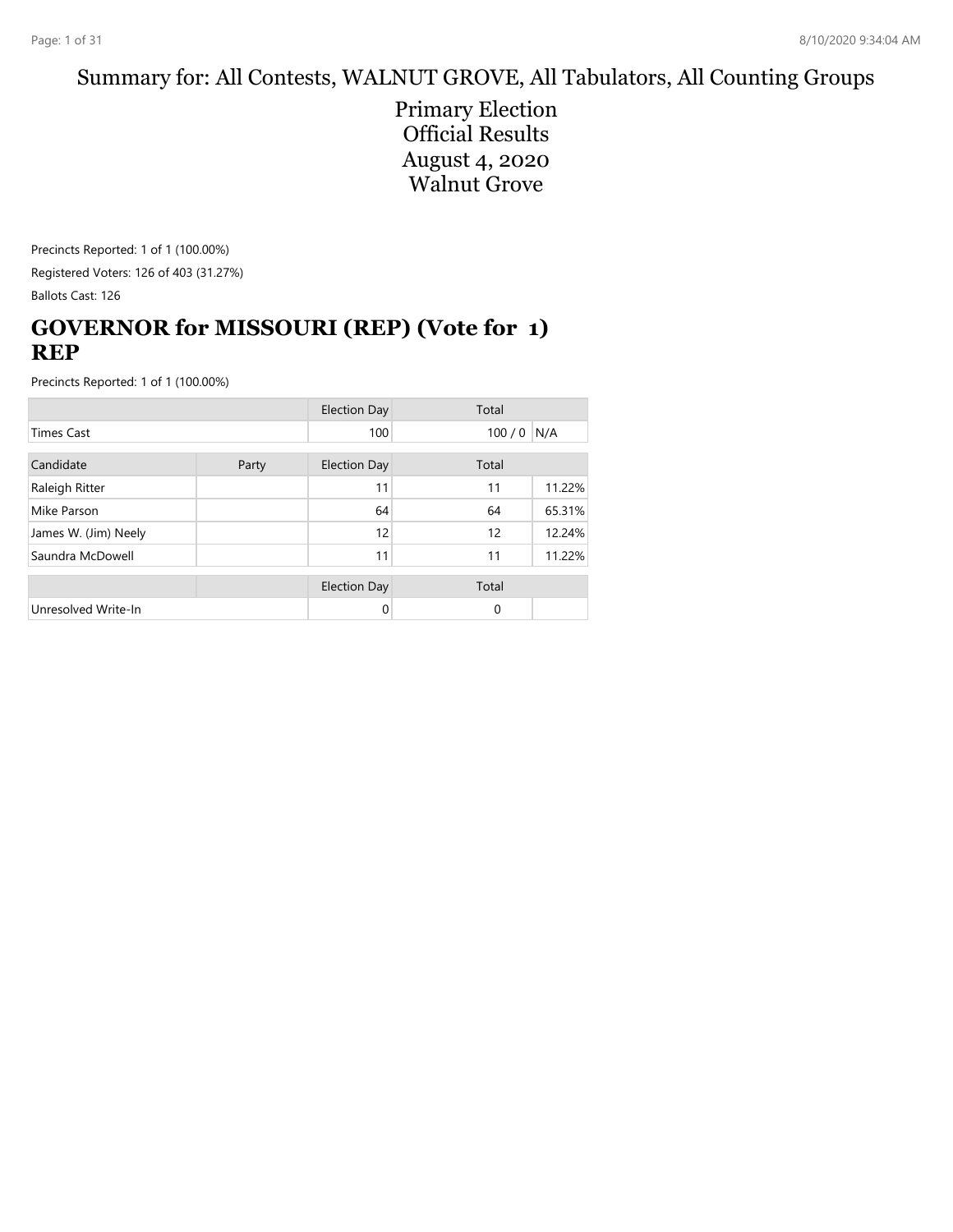## **GOVERNOR for MISSOURI (DEM) (Vote for 1) DEM**

|                                   |       | <b>Election Day</b> | Total         |        |
|-----------------------------------|-------|---------------------|---------------|--------|
| <b>Times Cast</b>                 |       | 24                  | 24/0          | N/A    |
| Candidate                         | Party | <b>Election Day</b> | Total         |        |
| Nicole Galloway                   |       | 19                  | 19            | 86.36% |
| Jimmie Matthews                   |       |                     | 1             | 4.55%  |
| Antoin Johnson                    |       | $\Omega$            | $\Omega$      | 0.00%  |
| Eric Morrison                     |       | $\mathcal{P}$       | $\mathcal{P}$ | 9.09%  |
| Robin John Daniel Van<br>Quaethem |       | 0                   | $\Omega$      | 0.00%  |
|                                   |       | <b>Election Day</b> | Total         |        |
| Unresolved Write-In               |       | 0                   | $\Omega$      |        |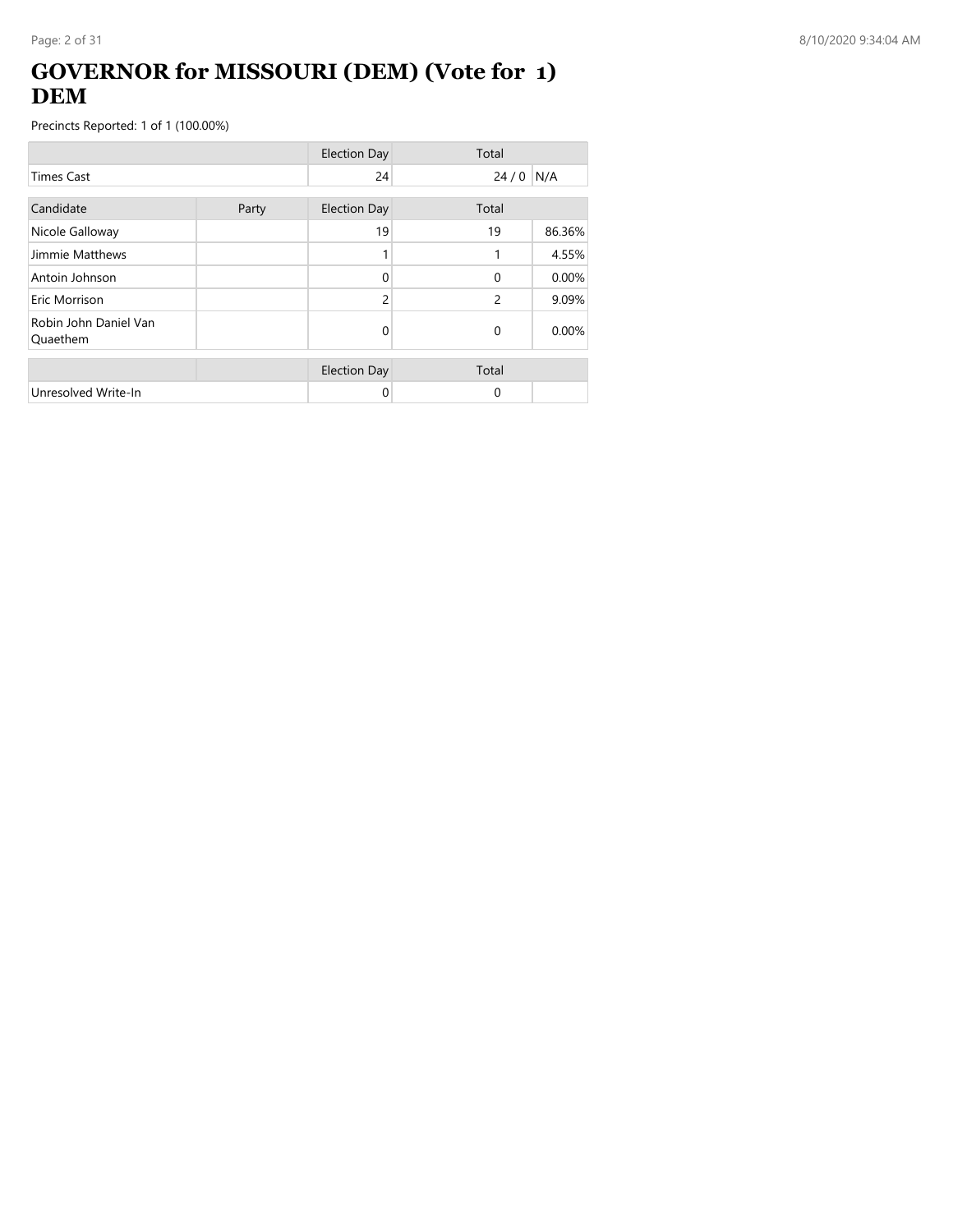#### **GOVERNOR for MISSOURI (LIB) (Vote for 1) LIB**

|                     |       | <b>Election Day</b> | Total     |     |
|---------------------|-------|---------------------|-----------|-----|
| <b>Times Cast</b>   |       | 0                   | $0/0$ N/A |     |
| Candidate           |       |                     | Total     |     |
|                     | Party | <b>Election Day</b> |           |     |
| <b>Rik Combs</b>    |       |                     | $\Omega$  | N/A |
|                     |       | <b>Election Day</b> | Total     |     |
| Unresolved Write-In |       |                     | 0         |     |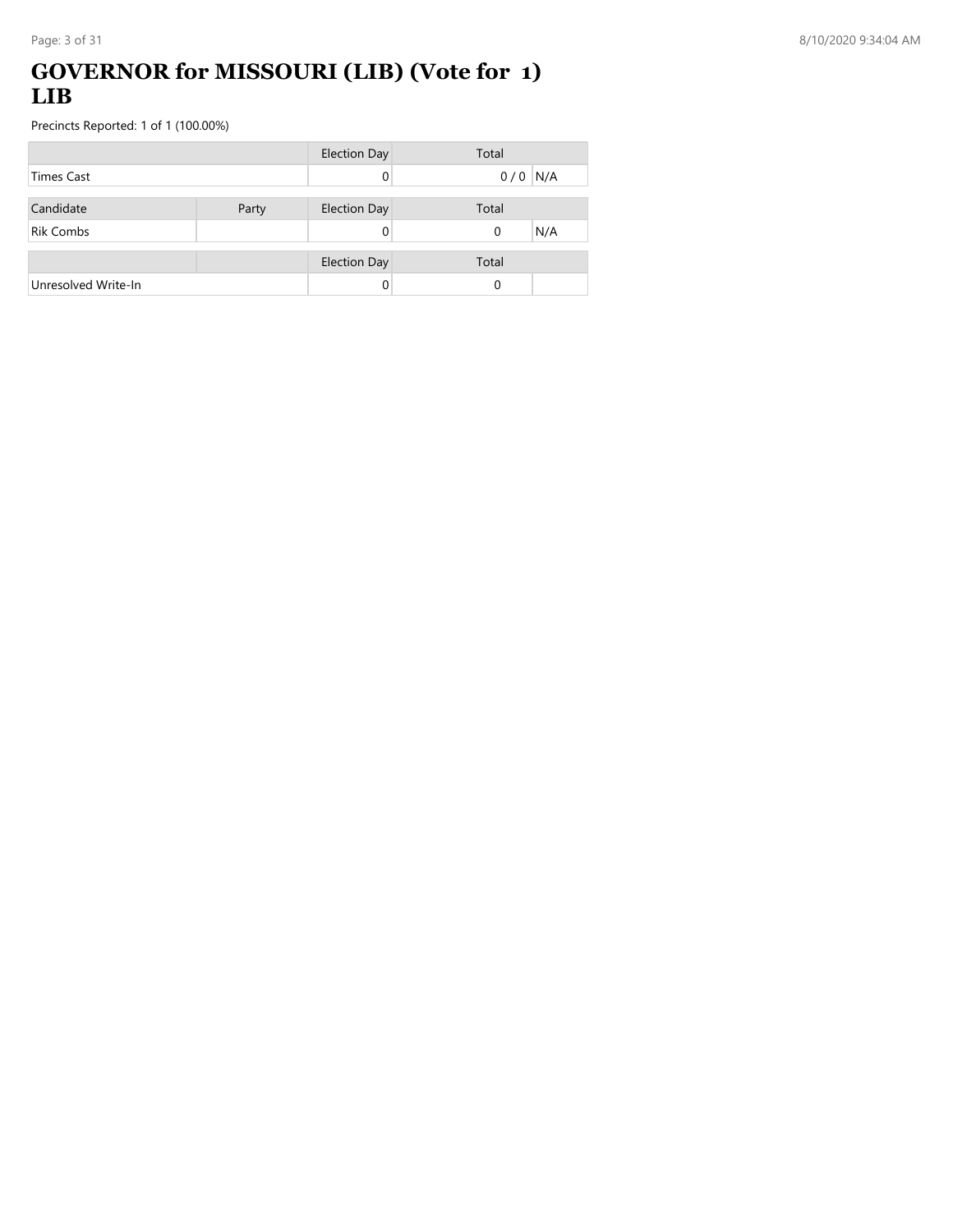### **GOVERNOR for MISSOURI (GRN) (Vote for 1) GRN**

|                     |       | <b>Election Day</b> | Total           |
|---------------------|-------|---------------------|-----------------|
| <b>Times Cast</b>   |       |                     | N/A<br>0/0      |
|                     |       |                     |                 |
| Candidate           | Party | <b>Election Day</b> | Total           |
| Jerome Howard Bauer |       |                     | N/A<br>$\Omega$ |
|                     |       |                     |                 |
|                     |       | <b>Election Day</b> | Total           |
| Unresolved Write-In |       |                     | 0               |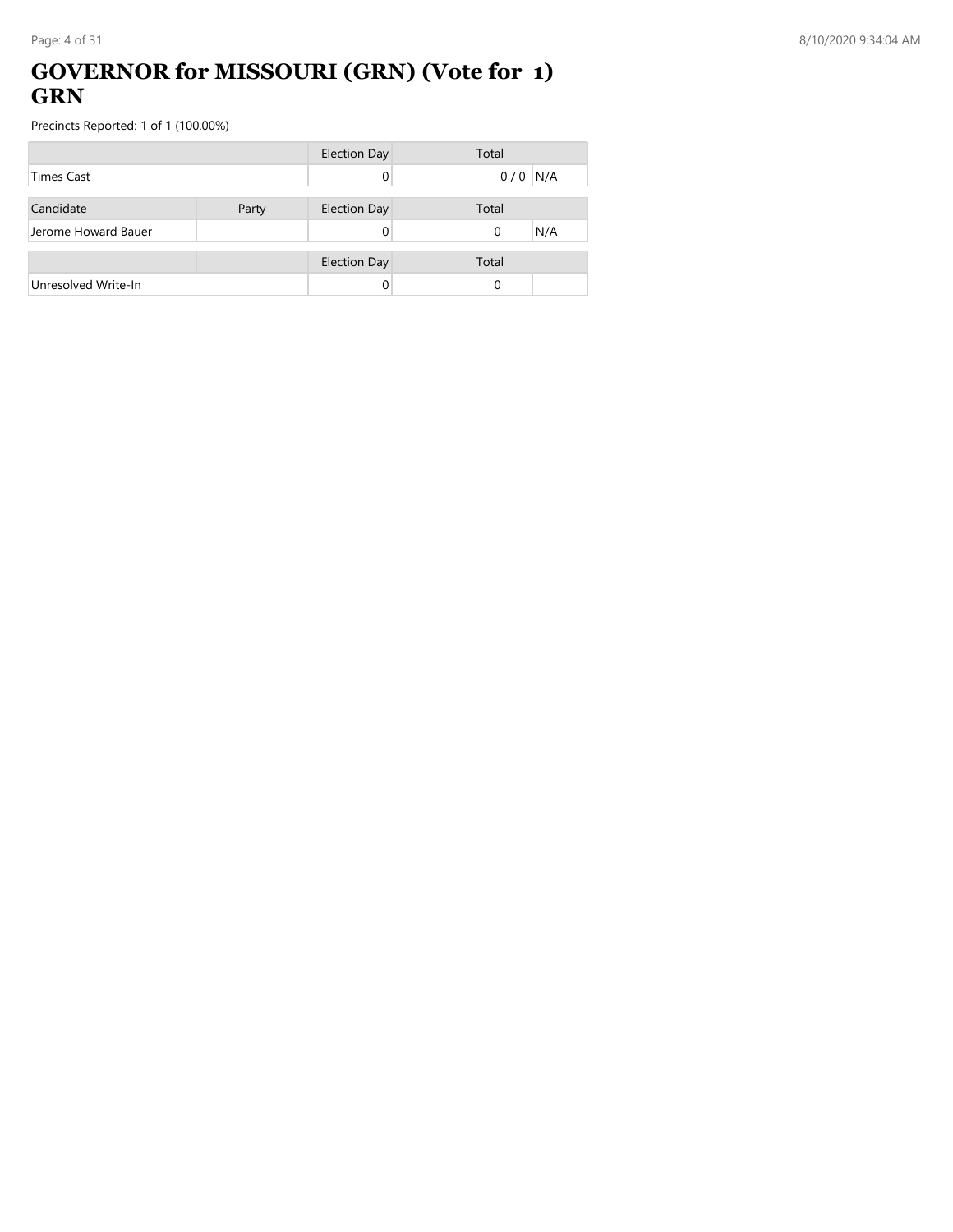## **LIEUTENANT GOVERNOR for MISSOURI (REP) (Vote for 1) REP**

|                     |       | <b>Election Day</b> | Total       |        |
|---------------------|-------|---------------------|-------------|--------|
| <b>Times Cast</b>   |       | 100                 | $100/0$ N/A |        |
| Candidate           | Party | <b>Election Day</b> | Total       |        |
| Arnie C. AC Dienoff |       | 2                   | 2           | 2.33%  |
| Mike Kehoe          |       | 54                  | 54          | 62.79% |
| Aaron T Wisdom      |       | 4                   | 4           | 4.65%  |
| Mike Carter         |       | 26                  | 26          | 30.23% |
|                     |       | <b>Election Day</b> | Total       |        |
| Unresolved Write-In |       | 0                   | $\Omega$    |        |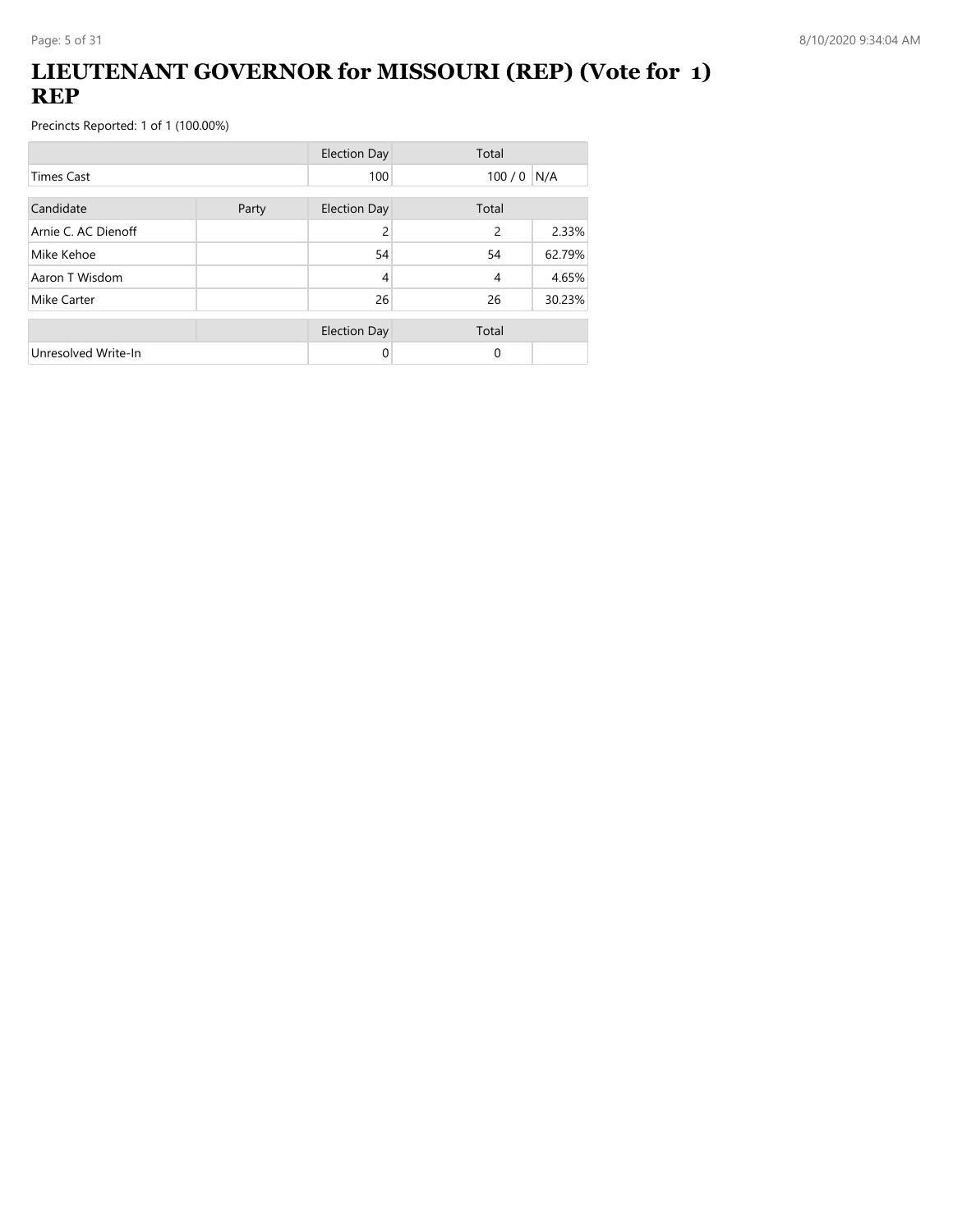## **LIEUTENANT GOVERNOR for MISSOURI (DEM) (Vote for 1) DEM**

|                     |       | <b>Election Day</b> | Total |        |
|---------------------|-------|---------------------|-------|--------|
| Times Cast          |       | 24                  | 24/0  | N/A    |
| Candidate           | Party | <b>Election Day</b> | Total |        |
| Gregory A Upchurch  |       | 10                  | 10    | 47.62% |
| Alissia Canady      |       | 11                  | 11    | 52.38% |
|                     |       | <b>Election Day</b> | Total |        |
| Unresolved Write-In |       | 0                   | 0     |        |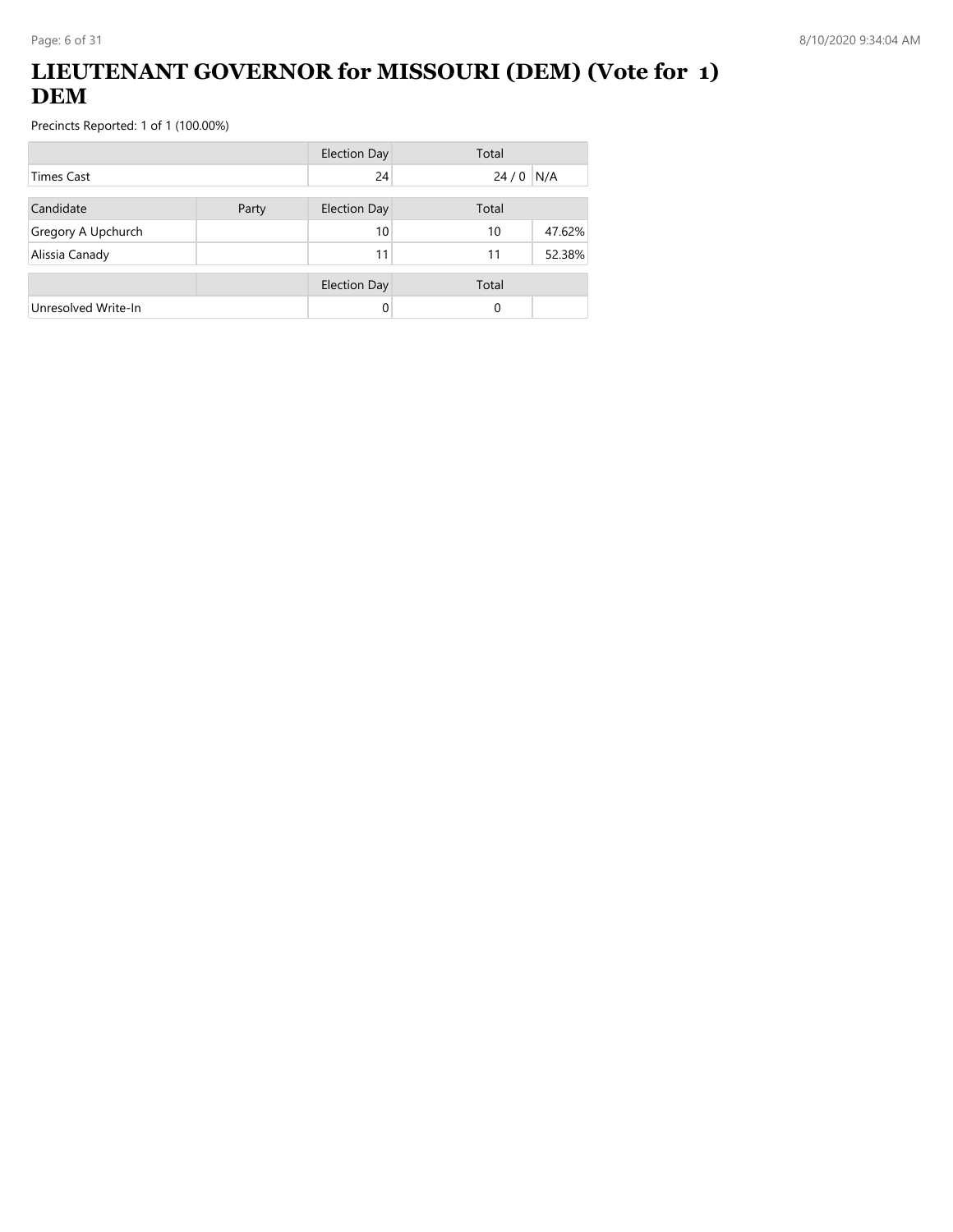## **LIEUTENANT GOVERNOR for MISSOURI (LIB) (Vote for 1) LIB**

|                     |       | <b>Election Day</b> | Total     |
|---------------------|-------|---------------------|-----------|
| <b>Times Cast</b>   |       |                     | $0/0$ N/A |
|                     |       |                     |           |
| Candidate           | Party | <b>Election Day</b> | Total     |
| <b>Bill Slantz</b>  |       |                     | N/A<br>0  |
|                     |       |                     |           |
|                     |       | <b>Election Day</b> | Total     |
| Unresolved Write-In |       |                     | 0         |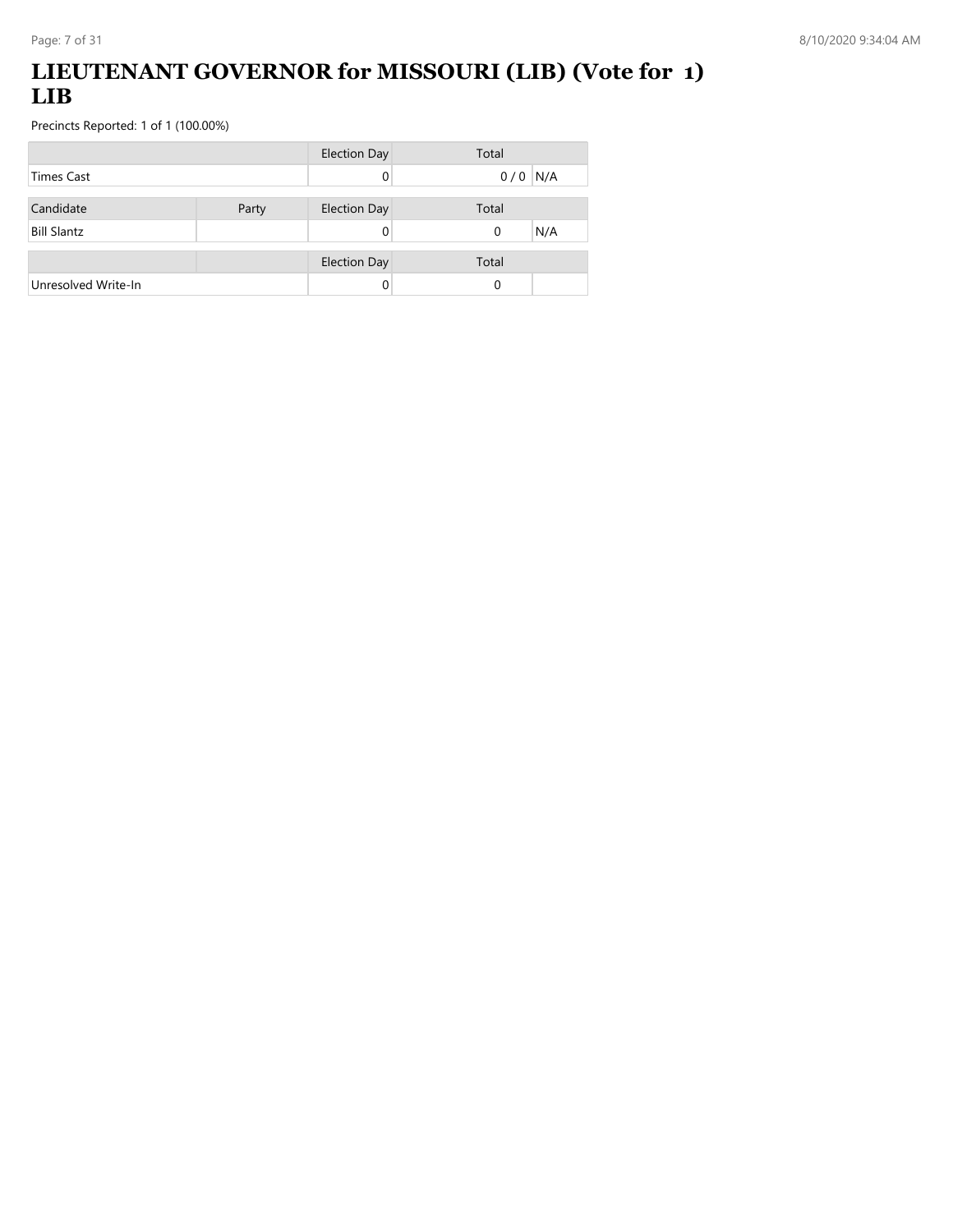## **LIEUTENANT GOVERNOR for MISSOURI (GRN) (Vote for 1) GRN**

|                     |       | <b>Election Day</b> | Total     |
|---------------------|-------|---------------------|-----------|
| <b>Times Cast</b>   |       |                     | $0/0$ N/A |
| Candidate           | Party | <b>Election Day</b> | Total     |
| Kelley Dragoo       |       |                     | N/A<br>0  |
|                     |       | <b>Election Day</b> | Total     |
| Unresolved Write-In |       |                     | 0         |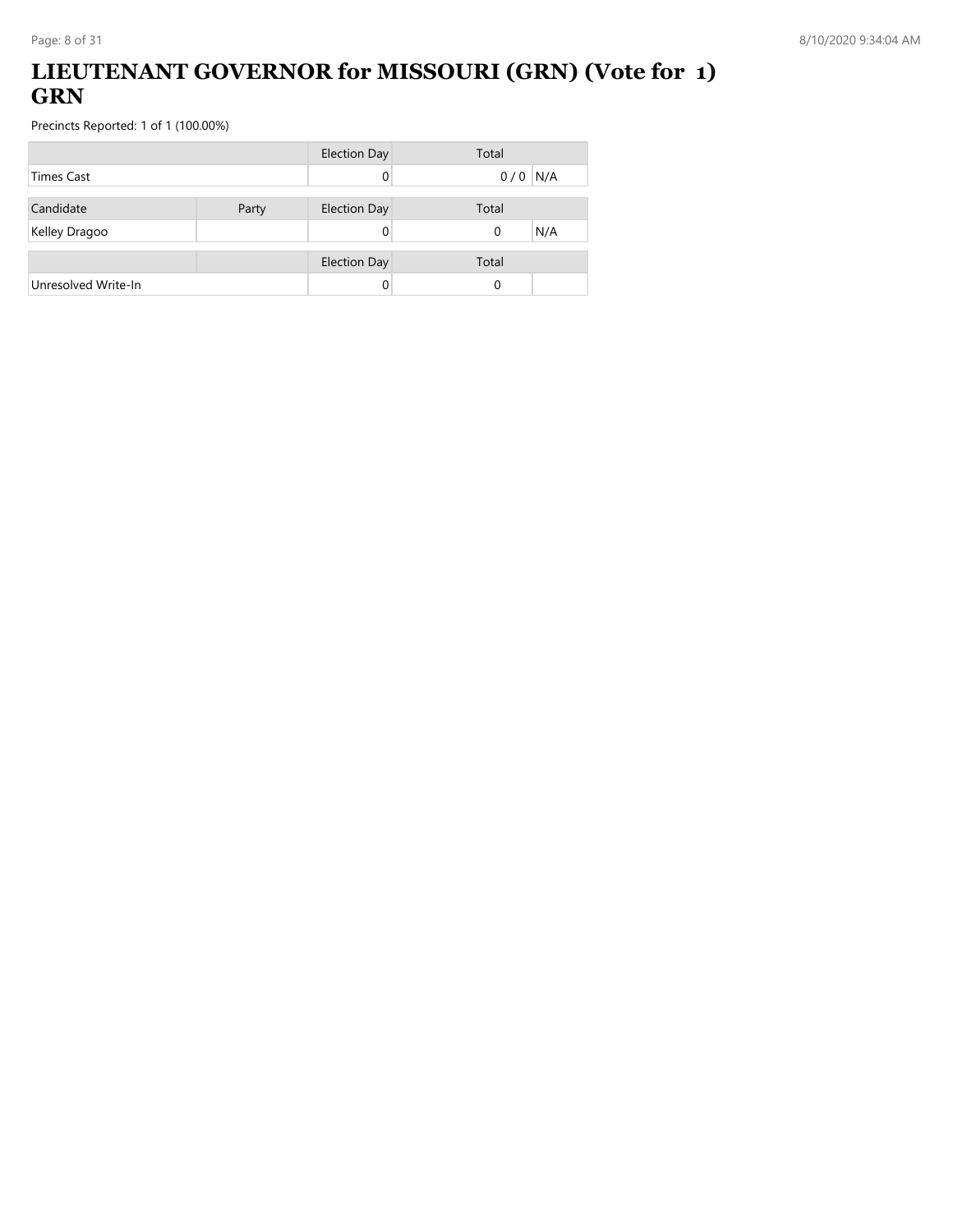## **SECRETARY OF STATE for MISSOURI (REP) (Vote for 1) REP**

|                        |       | <b>Election Day</b> | Total         |
|------------------------|-------|---------------------|---------------|
| <b>Times Cast</b>      |       | 100                 | $100/0$ N/A   |
| Candidate              | Party | <b>Election Day</b> | Total         |
| John R. (Jay) Ashcroft |       | 88                  | 100.00%<br>88 |
|                        |       | <b>Election Day</b> | Total         |
| Unresolved Write-In    |       | 0                   | 0             |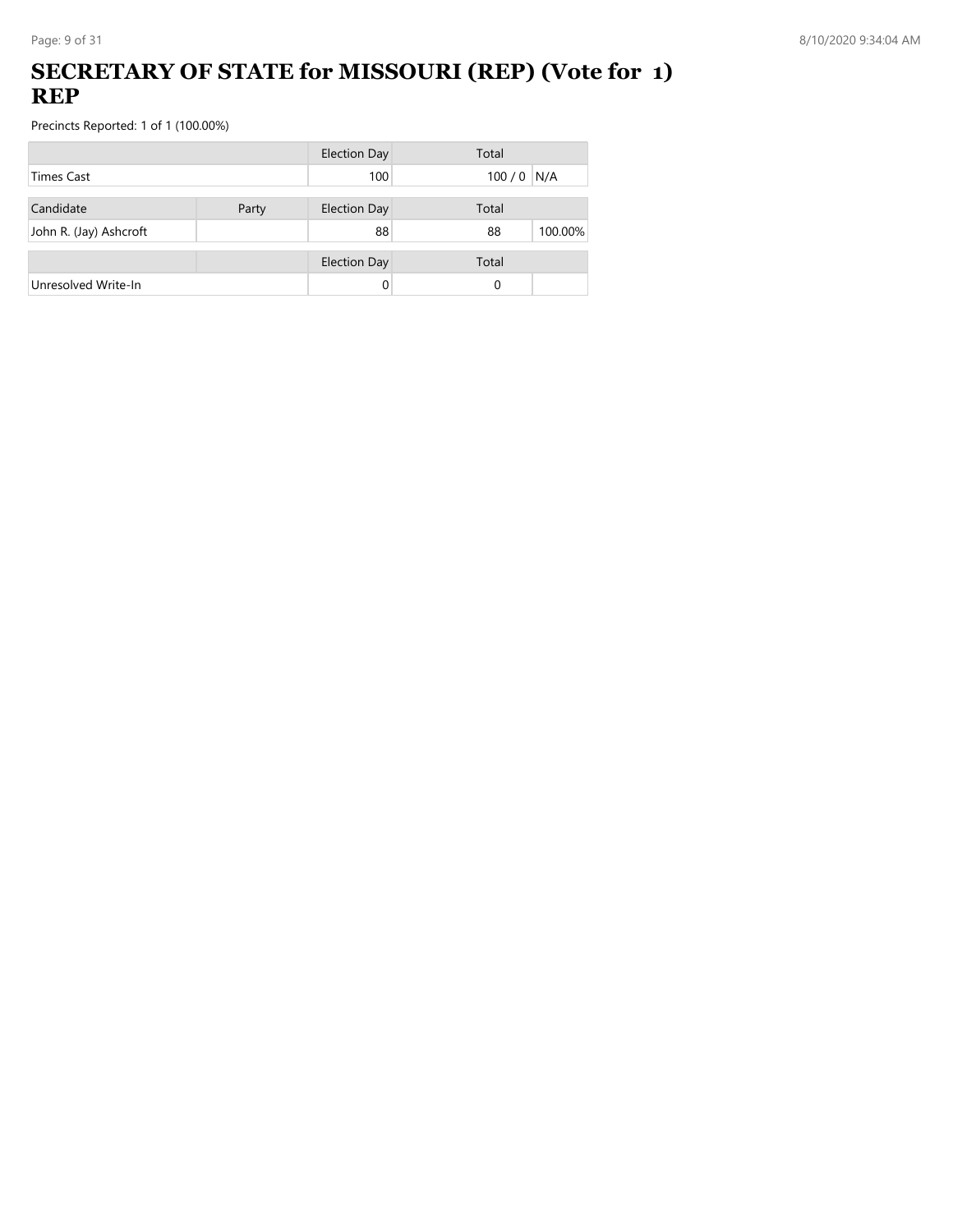## **SECRETARY OF STATE for MISSOURI (DEM) (Vote for 1) DEM**

|                     |       | <b>Election Day</b> | Total         |
|---------------------|-------|---------------------|---------------|
| Times Cast          |       | 24                  | $24/0$ N/A    |
| Candidate           | Party | <b>Election Day</b> | Total         |
| Yinka Faleti        |       | 19                  | 100.00%<br>19 |
|                     |       | <b>Election Day</b> | Total         |
| Unresolved Write-In |       |                     | 0             |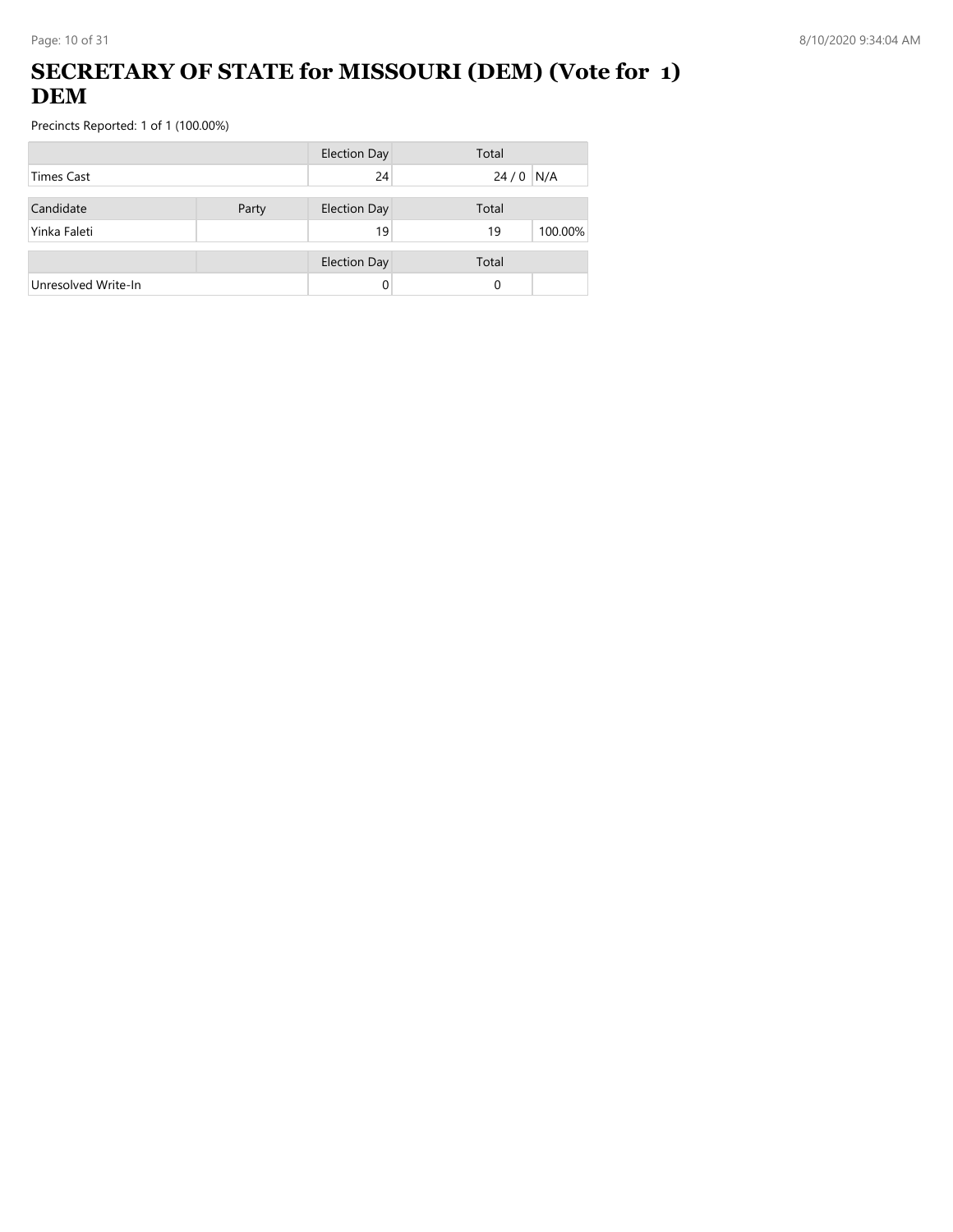### **SECRETARY OF STATE for MISSOURI (LIB) (Vote for 1) LIB**

|                     |       | <b>Election Day</b> | Total           |
|---------------------|-------|---------------------|-----------------|
| <b>Times Cast</b>   |       |                     | $0/0$ N/A       |
| Candidate           |       |                     | Total           |
|                     | Party | <b>Election Day</b> |                 |
| Carl Herman Freese  |       |                     | N/A<br>$\Omega$ |
|                     |       | <b>Election Day</b> | Total           |
| Unresolved Write-In |       |                     | $\Omega$        |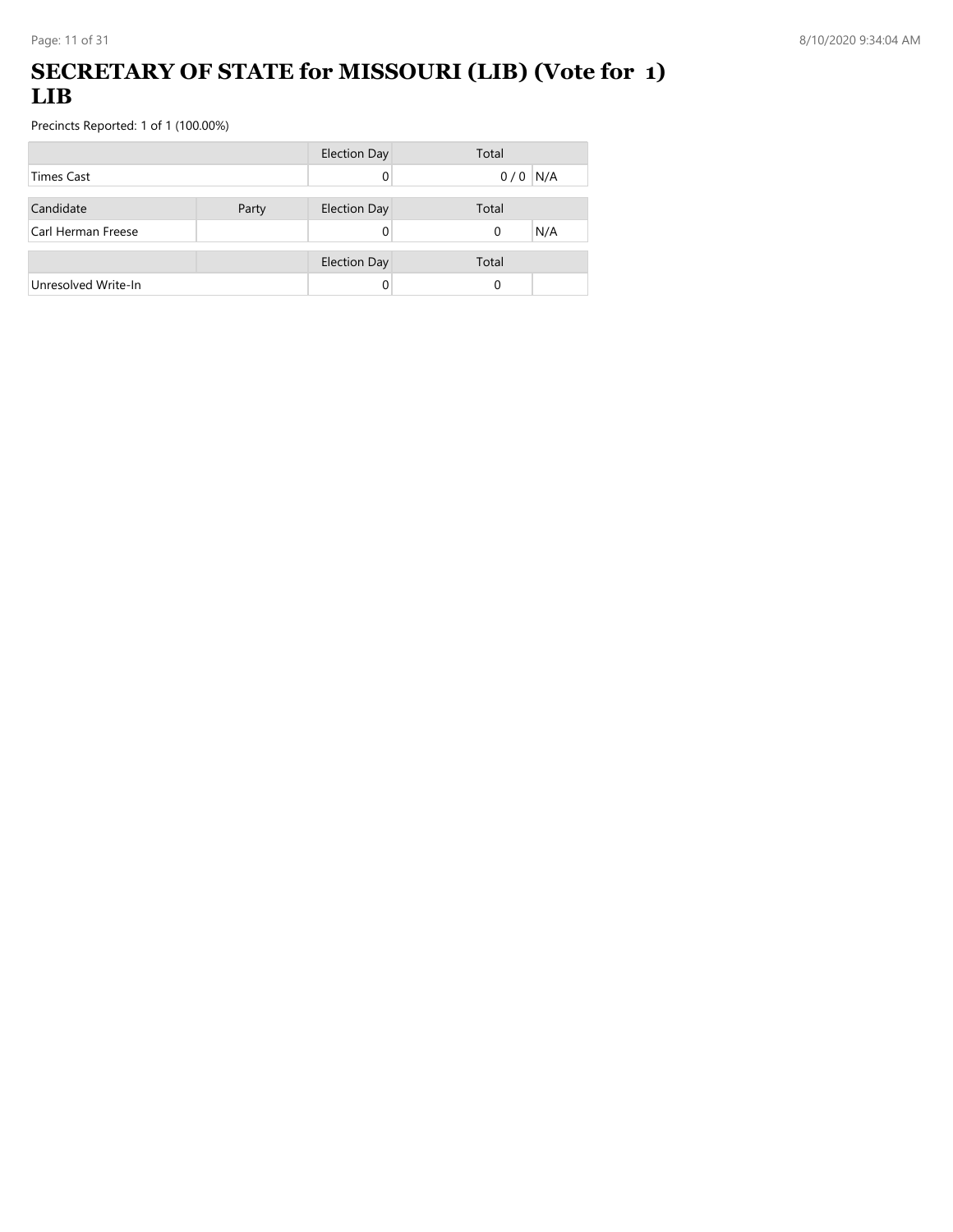### **SECRETARY OF STATE for MISSOURI (GRN) (Vote for 1) GRN**

|                     |       | <b>Election Day</b> | Total           |
|---------------------|-------|---------------------|-----------------|
| <b>Times Cast</b>   |       |                     | $0/0$ N/A       |
| Candidate           | Party | <b>Election Day</b> | Total           |
| Paul Lehmann        |       |                     | N/A<br>$\Omega$ |
|                     |       | <b>Election Day</b> | Total           |
| Unresolved Write-In |       |                     | 0               |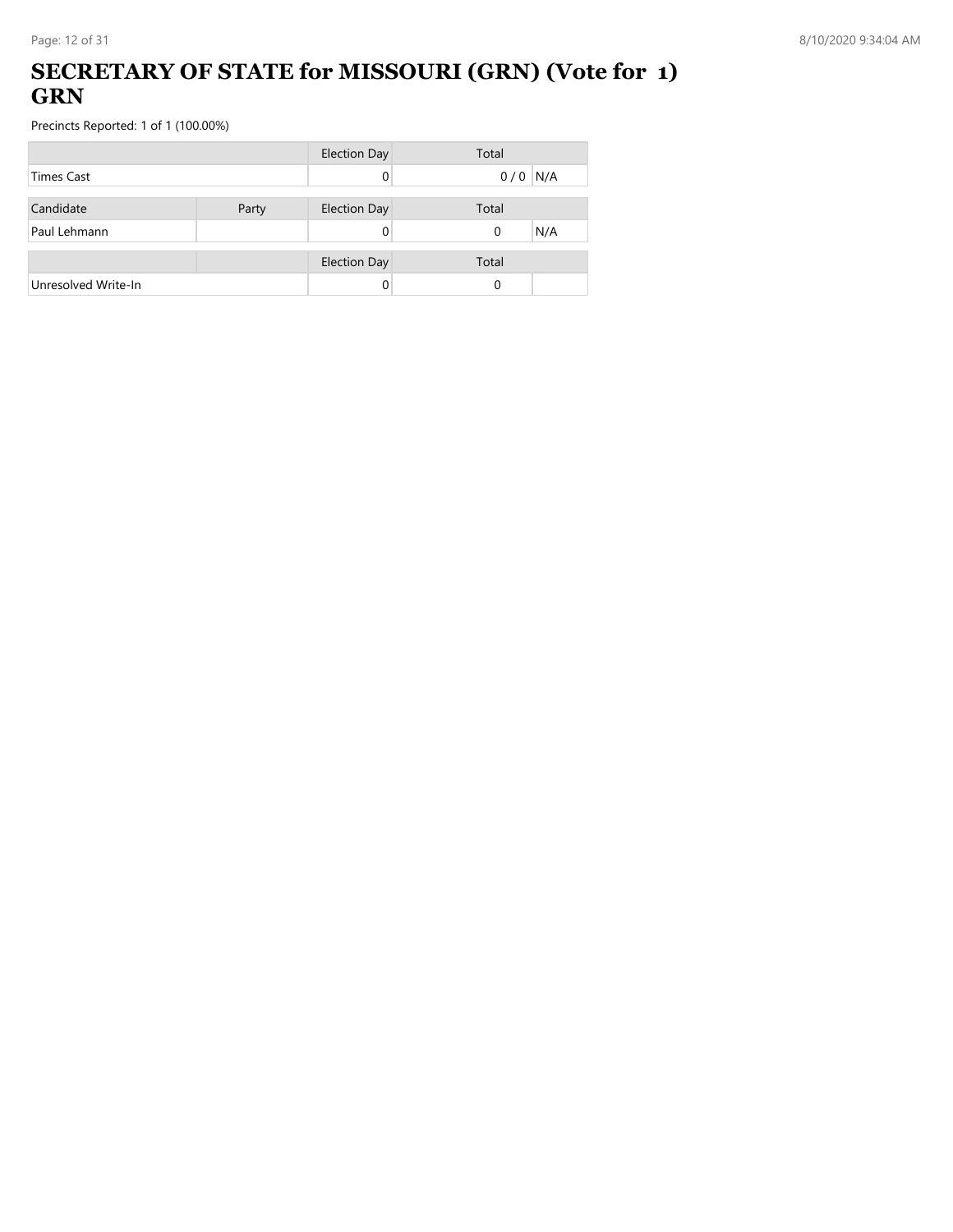#### **SECRETARY OF STATE for MISSOURI (CST) (Vote for 1) CST**

|                     |       | <b>Election Day</b> | Total     |
|---------------------|-------|---------------------|-----------|
| <b>Times Cast</b>   |       |                     | $0/0$ N/A |
|                     |       |                     |           |
| Candidate           | Party | <b>Election Day</b> | Total     |
| Paul Venable        |       |                     | N/A<br>0  |
|                     |       |                     |           |
|                     |       | <b>Election Day</b> | Total     |
| Unresolved Write-In |       |                     | $\Omega$  |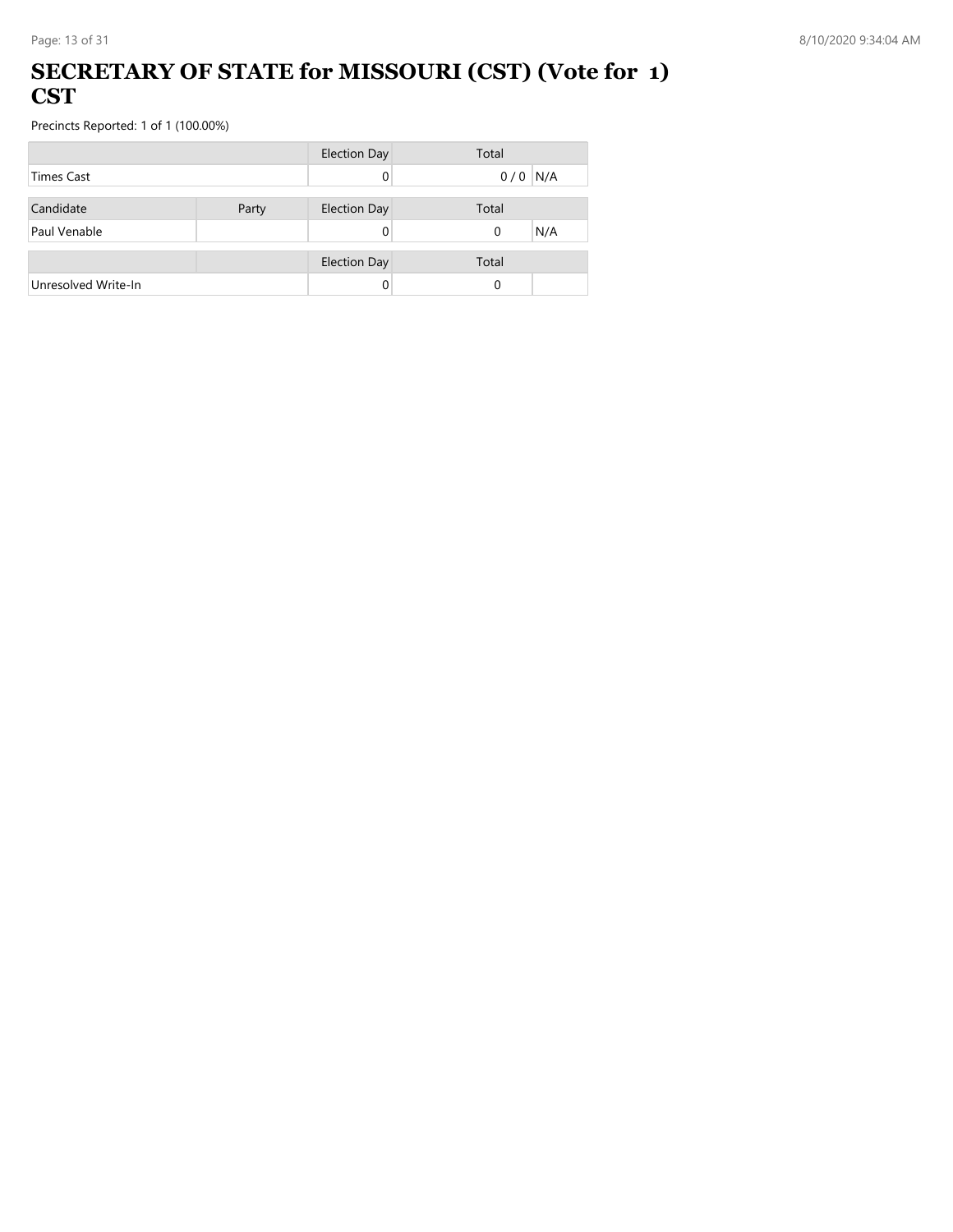### **STATE TREASURER for MISSOURI (REP) (Vote for 1) REP**

|                     |       | <b>Election Day</b> | Total         |
|---------------------|-------|---------------------|---------------|
| <b>Times Cast</b>   |       | 100                 | $100/0$ N/A   |
| Candidate           | Party | <b>Election Day</b> | Total         |
| Scott Fitzpatrick   |       | 83                  | 100.00%<br>83 |
|                     |       | <b>Election Day</b> | Total         |
| Unresolved Write-In |       | 0                   | 0             |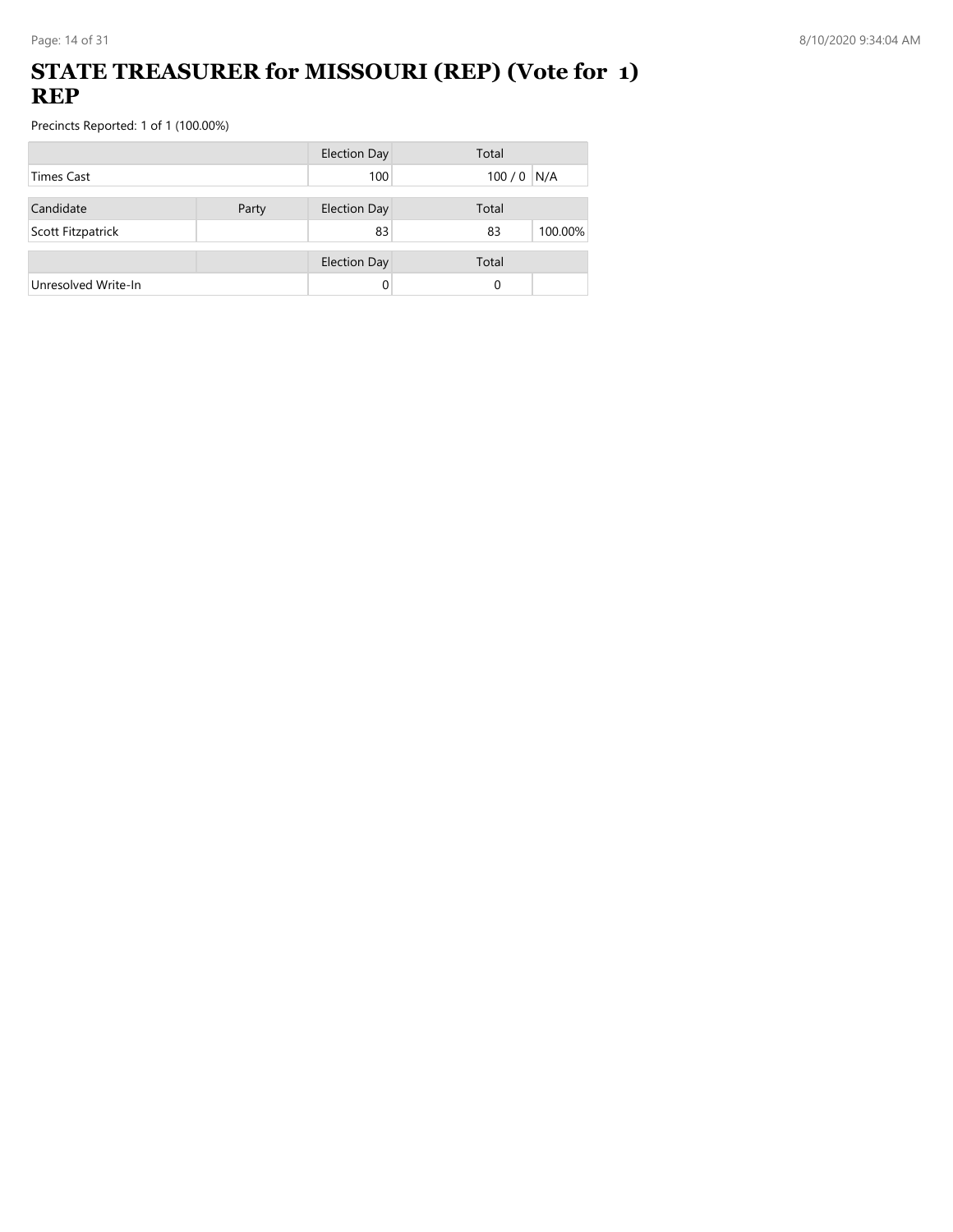## **STATE TREASURER for MISSOURI (DEM) (Vote for 1) DEM**

|                      |       | <b>Election Day</b> | Total         |
|----------------------|-------|---------------------|---------------|
| <b>Times Cast</b>    |       | 24                  | N/A<br>24/0   |
| Candidate            | Party | <b>Election Day</b> | Total         |
| Vicki Lorenz Englund |       | 20                  | 100.00%<br>20 |
|                      |       | <b>Election Day</b> | Total         |
| Unresolved Write-In  |       |                     | 0             |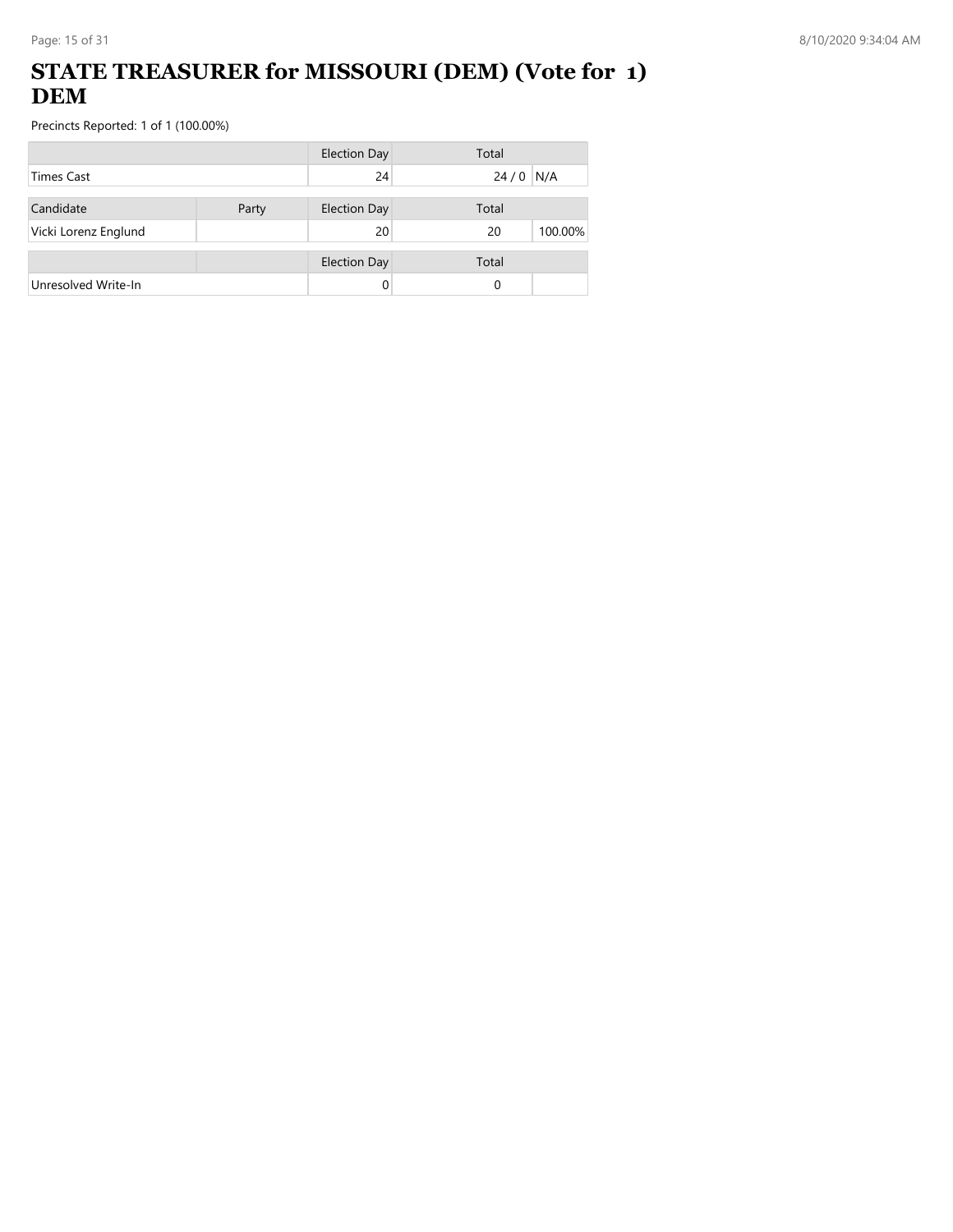### **STATE TREASURER for MISSOURI (LIB) (Vote for 1) LIB**

|                        |       | <b>Election Day</b> | Total           |
|------------------------|-------|---------------------|-----------------|
| <b>Times Cast</b>      |       | 0                   | $0/0$ N/A       |
|                        |       |                     |                 |
| Candidate              | Party | <b>Election Day</b> | Total           |
| Nicholas (Nick) Kasoff |       |                     | N/A<br>$\Omega$ |
|                        |       |                     |                 |
|                        |       | <b>Election Day</b> | Total           |
| Unresolved Write-In    |       |                     | 0               |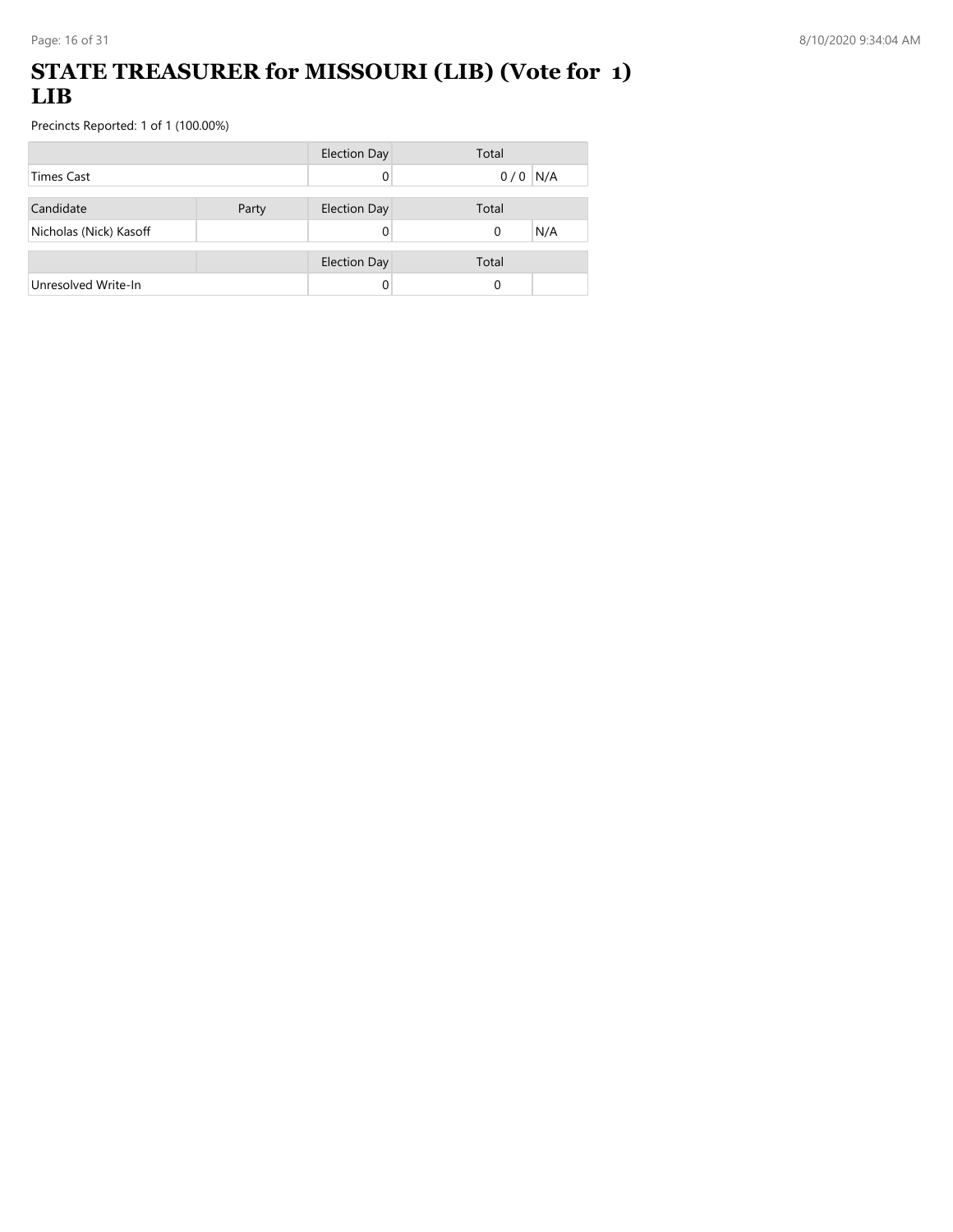### **STATE TREASURER for MISSOURI (GRN) (Vote for 1) GRN**

|                     |       | <b>Election Day</b> | Total           |
|---------------------|-------|---------------------|-----------------|
| <b>Times Cast</b>   |       |                     | $0/0$ N/A       |
| Candidate           | Party | <b>Election Day</b> | Total           |
| Joseph Civettini    |       |                     | N/A<br>$\Omega$ |
|                     |       |                     |                 |
|                     |       | <b>Election Day</b> | Total           |
| Unresolved Write-In |       |                     | 0               |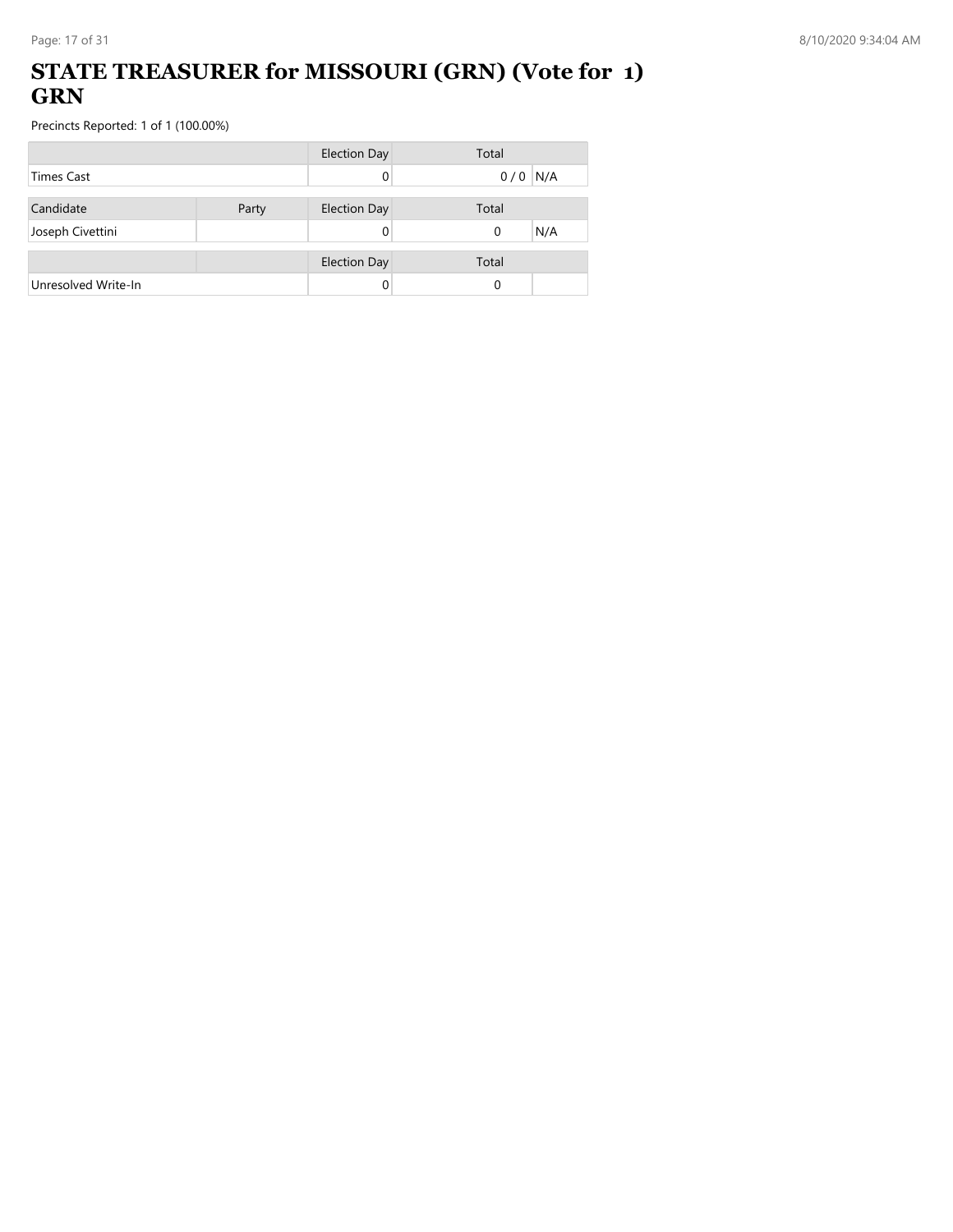#### **ATTORNEY GENERAL for MISSOURI (REP) (Vote for 1) REP**

|                     |       | <b>Election Day</b> | Total         |
|---------------------|-------|---------------------|---------------|
| <b>Times Cast</b>   |       | 100                 | $100/0$ N/A   |
| Candidate           | Party | <b>Election Day</b> | Total         |
| Eric Schmitt        |       | 80                  | 100.00%<br>80 |
|                     |       | <b>Election Day</b> | Total         |
| Unresolved Write-In |       | 0                   | 0             |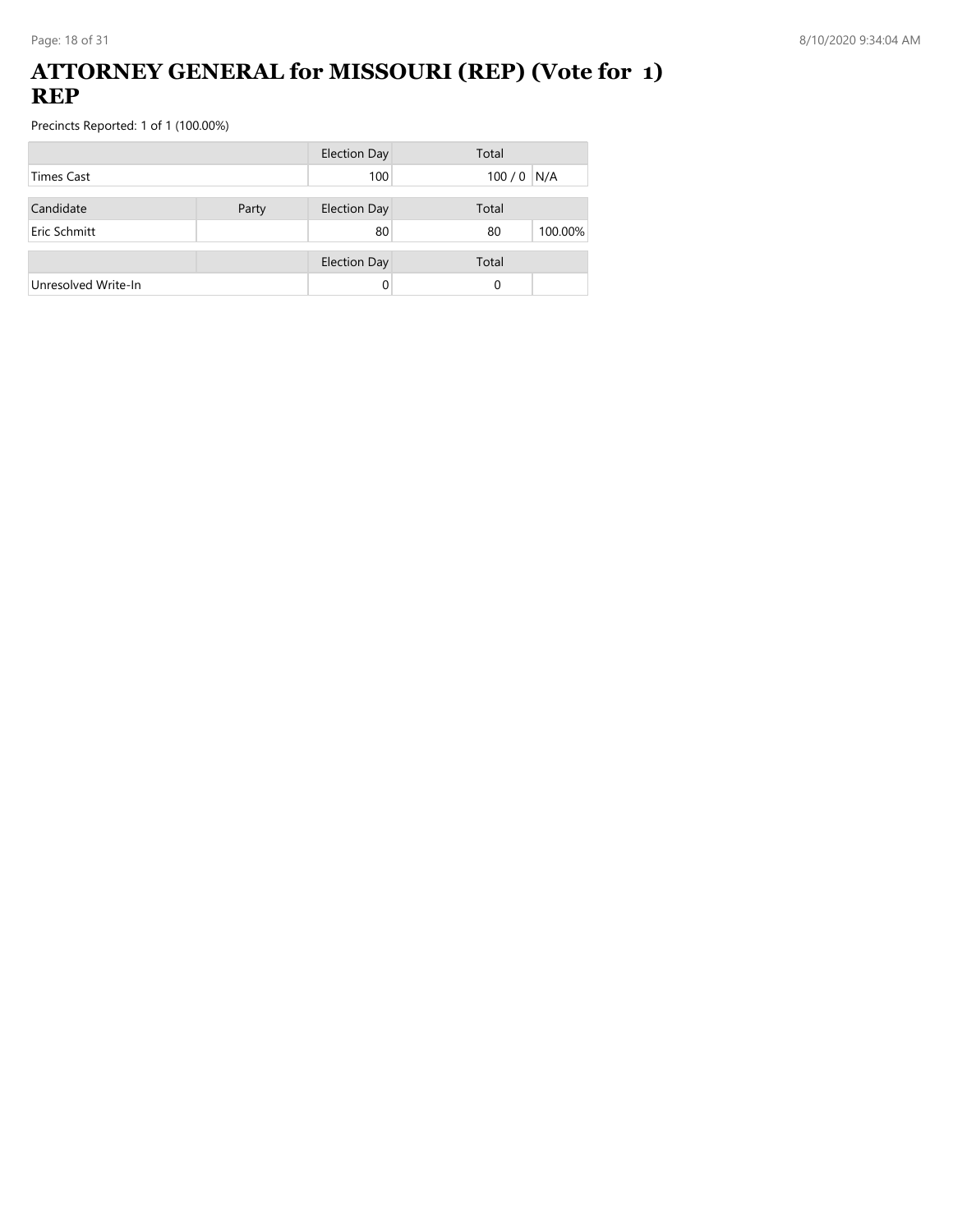### **ATTORNEY GENERAL for MISSOURI (DEM) (Vote for 1) DEM**

|                      |       | <b>Election Day</b> | Total |        |
|----------------------|-------|---------------------|-------|--------|
| <b>Times Cast</b>    |       | 24                  | 24/0  | N/A    |
| Candidate            | Party | <b>Election Day</b> | Total |        |
| <b>Rich Finneran</b> |       | 12                  | 12    | 57.14% |
| Elad Gross           |       | 9                   | 9     | 42.86% |
|                      |       | <b>Election Day</b> | Total |        |
| Unresolved Write-In  |       | 0                   | 0     |        |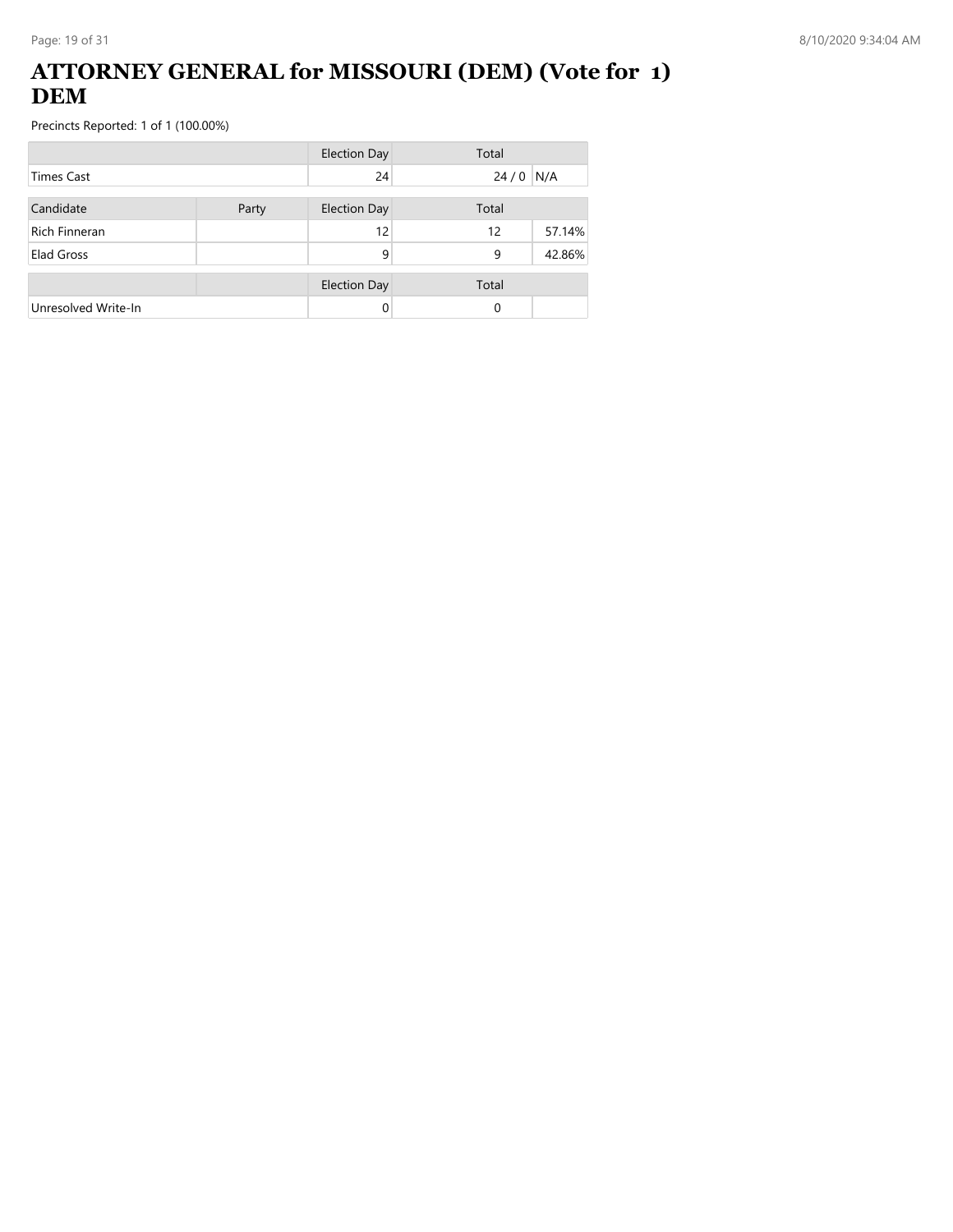### **ATTORNEY GENERAL for MISSOURI (LIB) (Vote for 1) LIB**

|                     |       | <b>Election Day</b> | Total           |
|---------------------|-------|---------------------|-----------------|
| <b>Times Cast</b>   |       |                     | $0/0$ N/A       |
| Candidate           | Party | <b>Election Day</b> | Total           |
|                     |       |                     |                 |
| Kevin C Babcock     |       |                     | N/A<br>$\Omega$ |
|                     |       | <b>Election Day</b> | Total           |
| Unresolved Write-In |       |                     | 0               |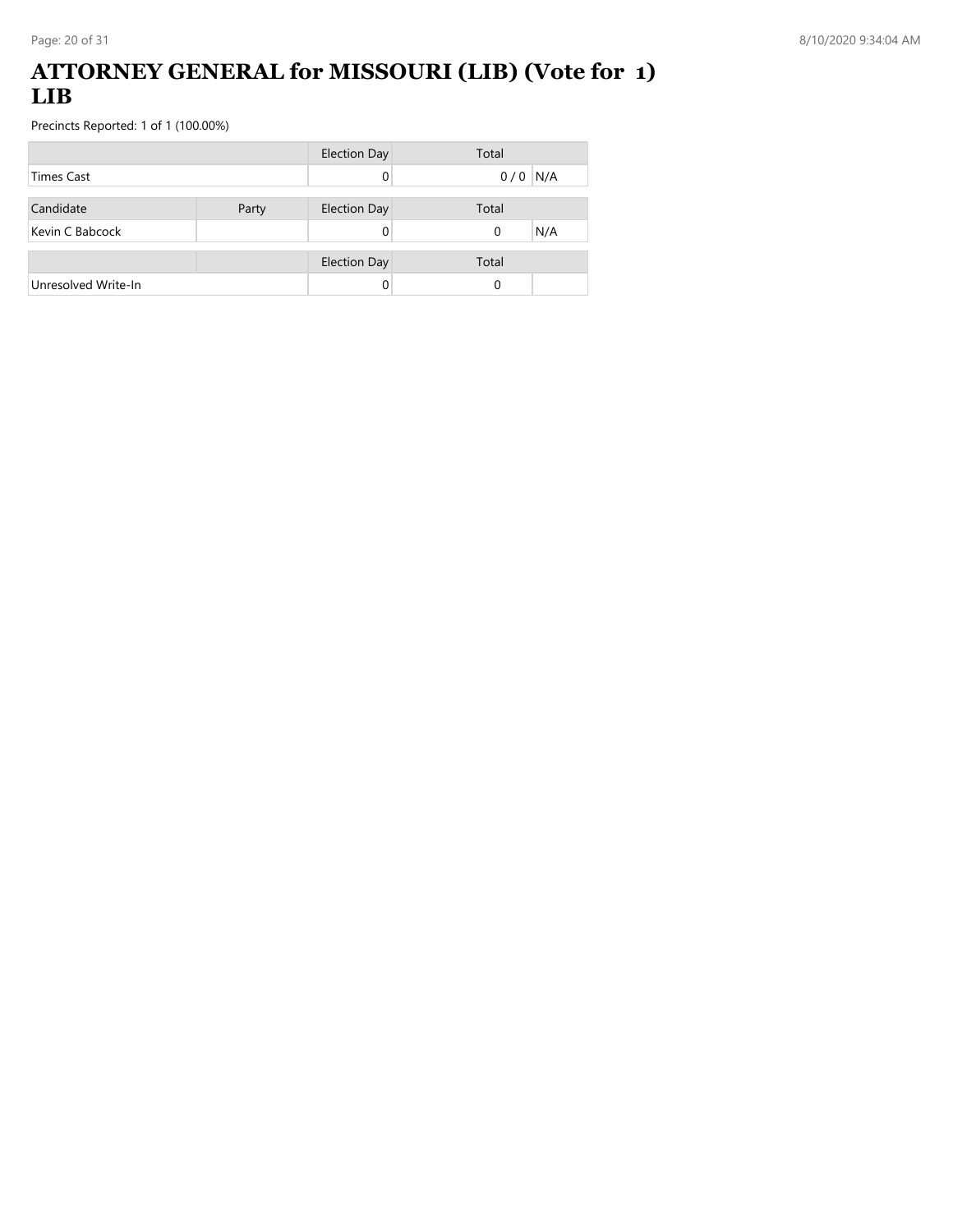#### **UNITED STATES REPRESENTATIVE IN CONGRESS for 3RD DISTRICT (REP), MISSOURI (Vote for 1) REP**

|                           |       | <b>Election Day</b> | Total    |        |
|---------------------------|-------|---------------------|----------|--------|
| <b>Times Cast</b>         |       | 100                 | 100/0    | N/A    |
|                           |       |                     |          |        |
| Candidate                 | Party | <b>Election Day</b> | Total    |        |
| <b>Brandon Wilkinson</b>  |       | 16                  | 16       | 17.02% |
| Adela Wisdom              |       | 6                   | 6        | 6.38%  |
| <b>Blaine Luetkemeyer</b> |       | 64                  | 64       | 68.09% |
| Jeffrey Nowak             |       | 5                   | 5        | 5.32%  |
| Lynette Trares            |       | 3                   | 3        | 3.19%  |
|                           |       |                     |          |        |
|                           |       | <b>Election Day</b> | Total    |        |
| Unresolved Write-In       |       | 0                   | $\Omega$ |        |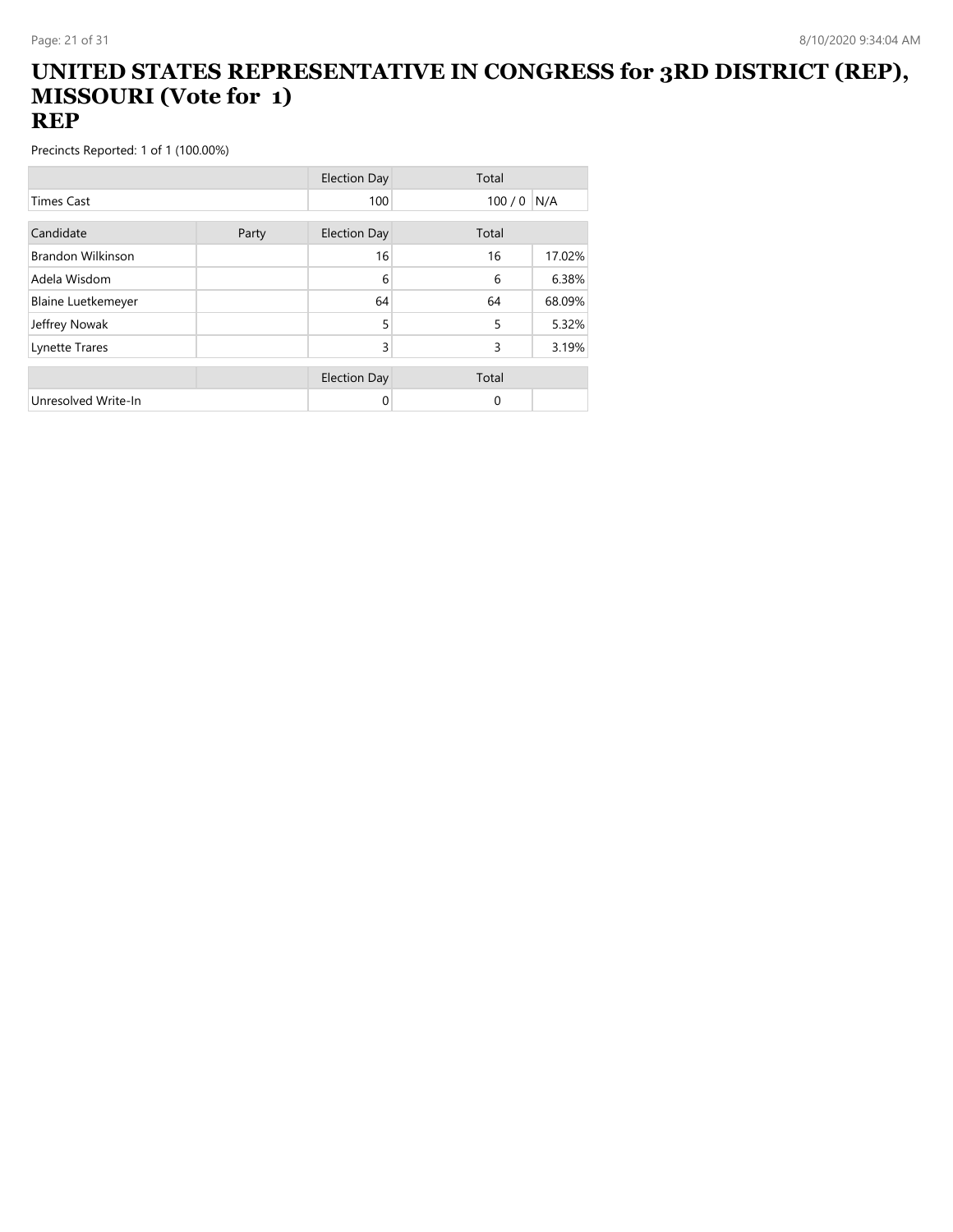#### **UNITED STATES REPRESENTATIVE IN CONGRESS for 3RD DISTRICT (DEM), MISSOURI (Vote for 1) DEM**

|                     |       | Election Day        | Total    |        |
|---------------------|-------|---------------------|----------|--------|
| <b>Times Cast</b>   |       | 24                  | 24/0     | N/A    |
| Candidate           | Party | <b>Election Day</b> | Total    |        |
| Megan Rezabek       |       | 19                  | 19       | 82.61% |
| Dennis Oglesby      |       | 4                   | 4        | 17.39% |
|                     |       | <b>Election Day</b> | Total    |        |
| Unresolved Write-In |       | 0                   | $\Omega$ |        |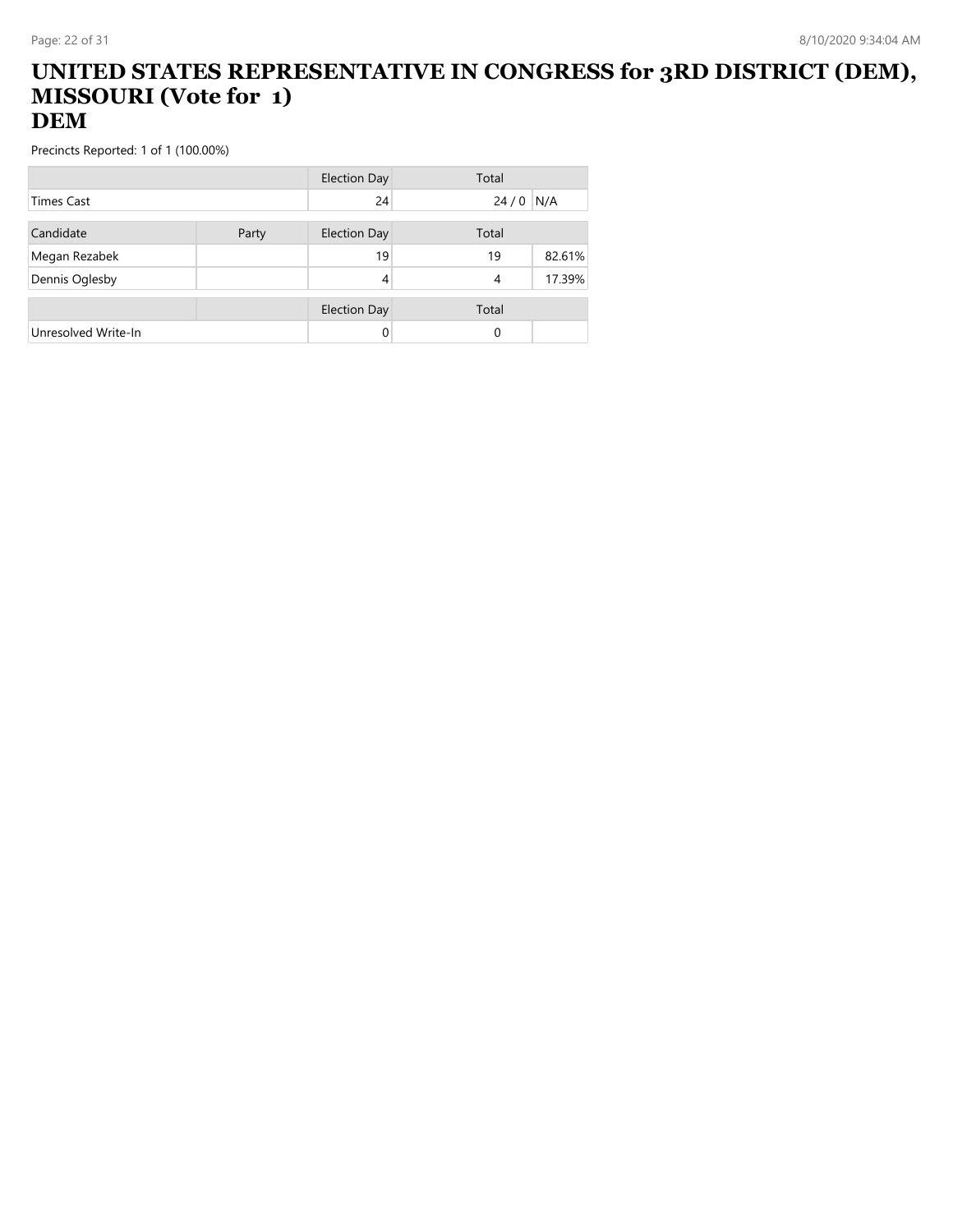#### **UNITED STATES REPRESENTATIVE IN CONGRESS for 3RD DISTRICT (LIB), MISSOURI (Vote for 1) LIB**

|                       |       | <b>Election Day</b> | Total           |
|-----------------------|-------|---------------------|-----------------|
| <b>Times Cast</b>     |       |                     | N/A<br>0/0      |
|                       |       |                     |                 |
| Candidate             | Party | <b>Election Day</b> | Total           |
| Leonard J Steinman II |       |                     | N/A<br>$\Omega$ |
|                       |       |                     |                 |
|                       |       | <b>Election Day</b> | Total           |
| Unresolved Write-In   |       |                     |                 |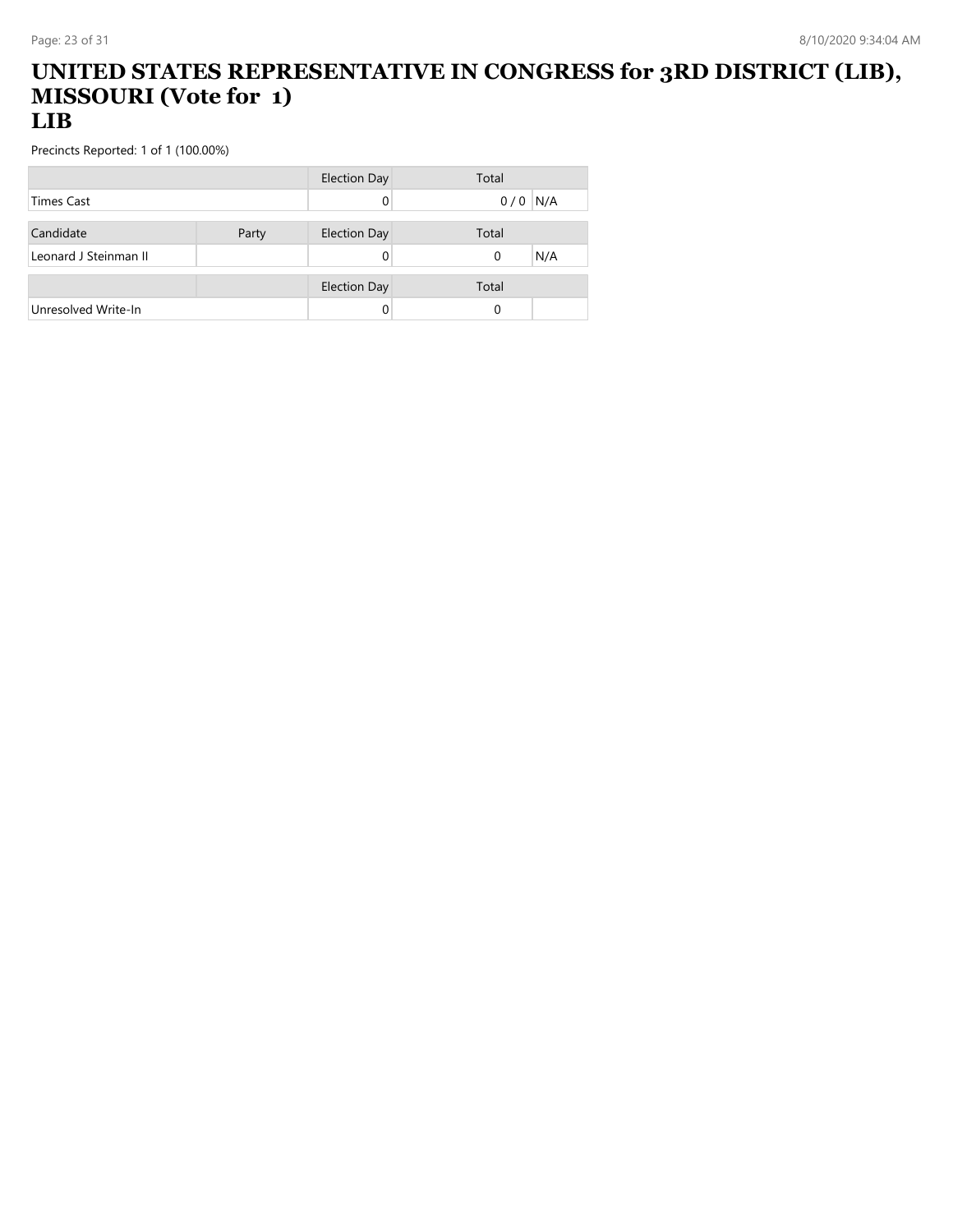## **STATE REPRESENTATIVE for 42ND DISTRICT (REP), MISSOURI (Vote for 1) REP**

|                     |       | <b>Election Day</b> | Total         |
|---------------------|-------|---------------------|---------------|
| <b>Times Cast</b>   |       | 100                 | $100/0$ N/A   |
| Candidate           | Party | <b>Election Day</b> | Total         |
| Jeff Porter         |       | 85                  | 100.00%<br>85 |
|                     |       | <b>Election Day</b> | Total         |
| Unresolved Write-In |       |                     | 0             |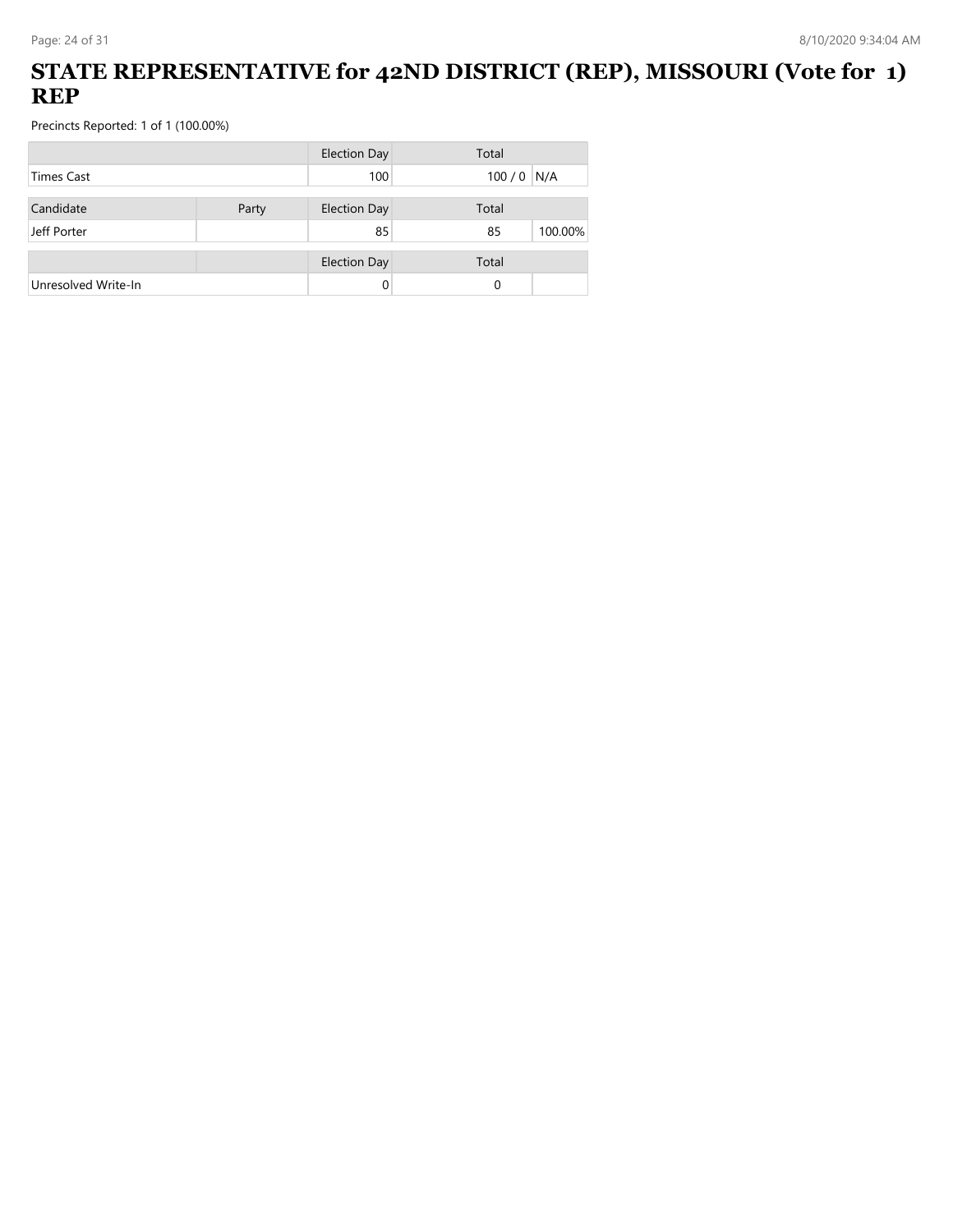#### **COUNTY COMMISSIONER for SOUTHERN DISTRICT (REP), MISSOURI (Vote for 1) REP**

|                     |       | <b>Election Day</b> | Total    |        |
|---------------------|-------|---------------------|----------|--------|
| <b>Times Cast</b>   |       | 100                 | 100/0    | N/A    |
| Candidate           | Party | <b>Election Day</b> | Total    |        |
| Tony Gagliano       |       | 24                  | 24       | 25.53% |
| Dave Mikus          |       | 29                  | 29       | 30.85% |
| Luke F. Struckhoff  |       | 8                   | 8        | 8.51%  |
| Tom Meyer           |       | 27                  | 27       | 28.72% |
| Jason Boles         |       | 6                   | 6        | 6.38%  |
|                     |       | <b>Election Day</b> | Total    |        |
| Unresolved Write-In |       | 0                   | $\Omega$ |        |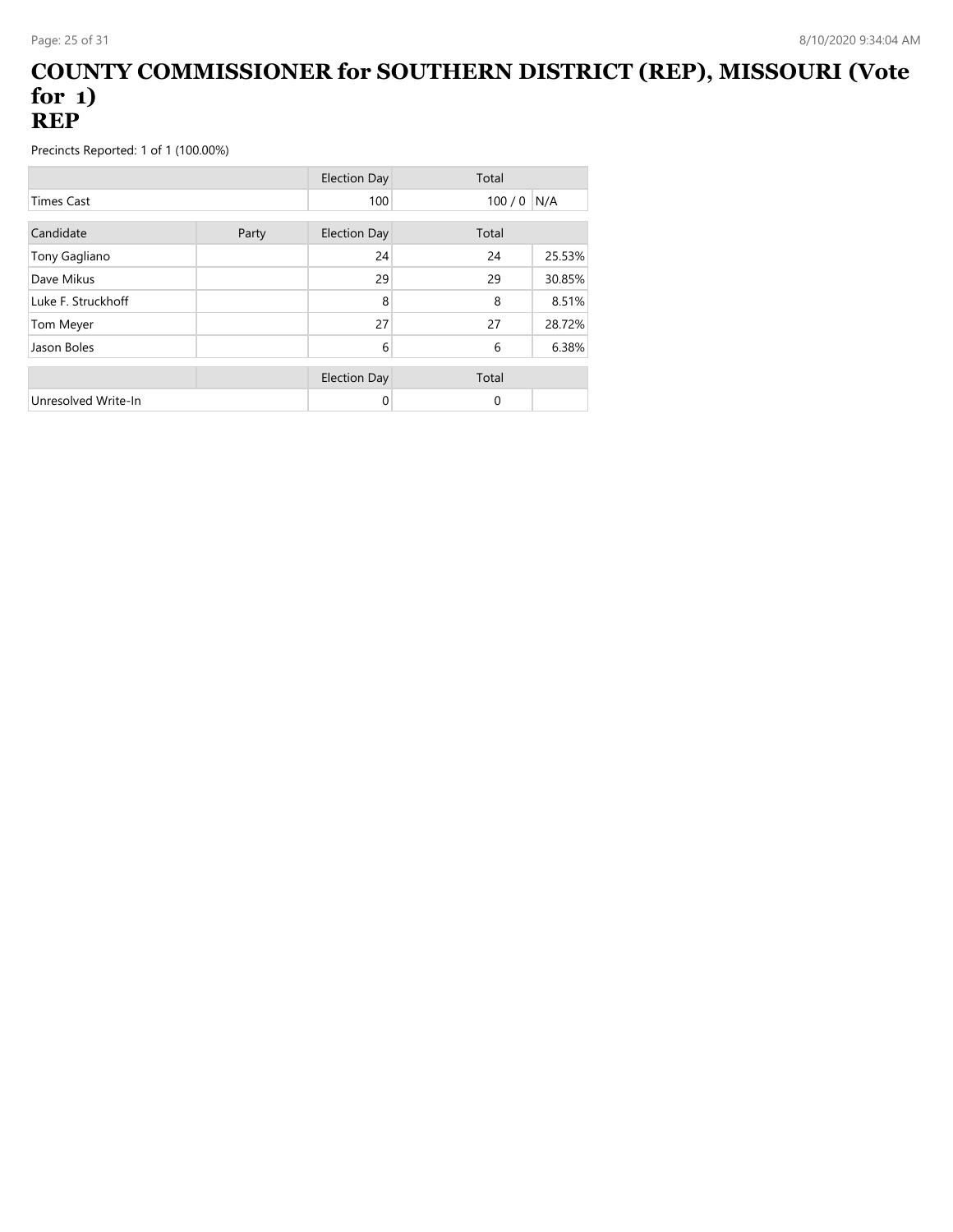## **SHERIFF for WARREN COUNTY (REP), MISSOURI (Vote for 1) REP**

|                     |       | <b>Election Day</b> | Total         |
|---------------------|-------|---------------------|---------------|
| Times Cast          |       | 100                 | $100/0$ N/A   |
| Candidate           | Party | <b>Election Day</b> | Total         |
| Kevin Harrison      |       | 84                  | 100.00%<br>84 |
|                     |       | <b>Election Day</b> | Total         |
| Unresolved Write-In |       | 0                   | 0             |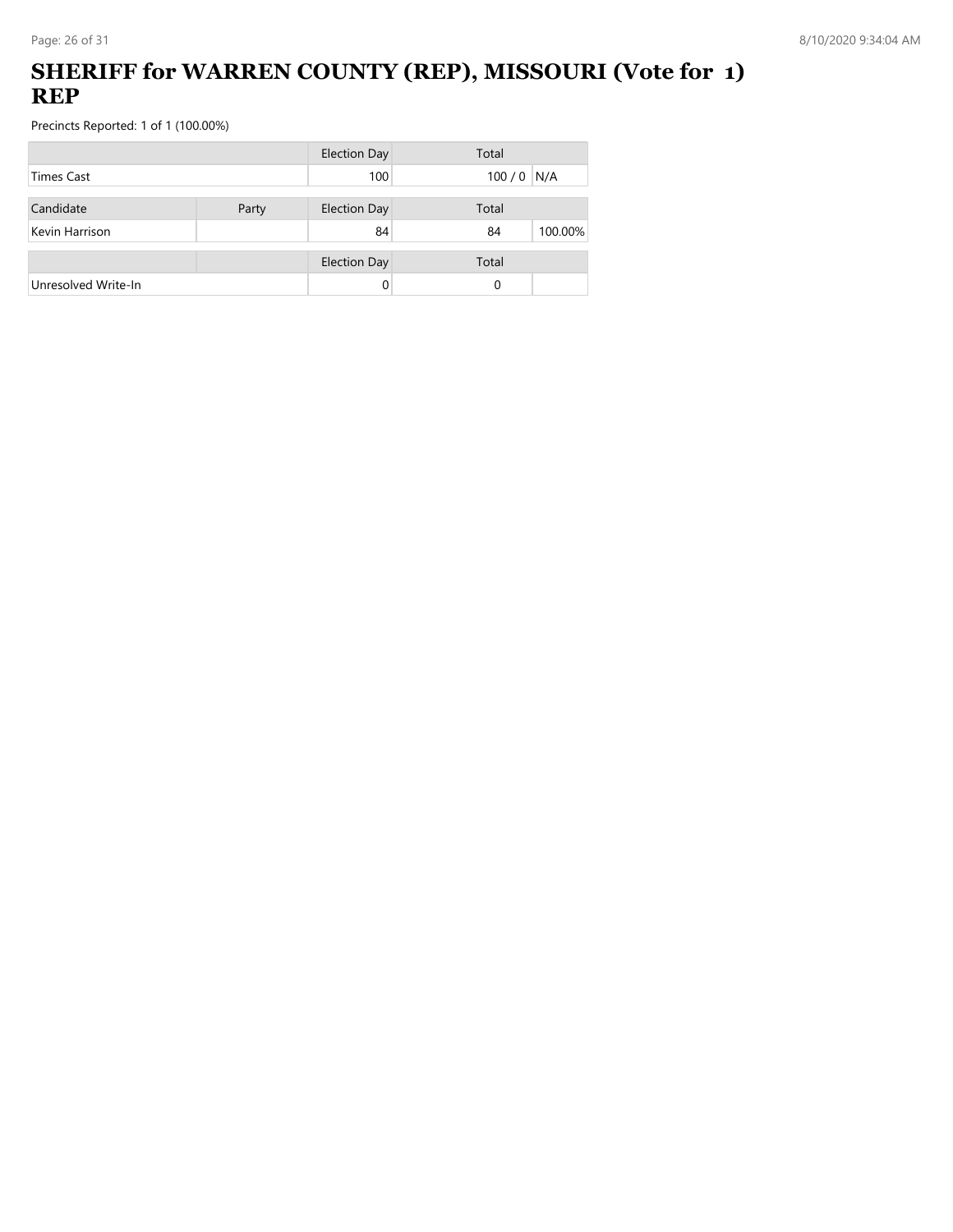## **ASSESSOR for WARREN COUNTY (REP), MISSOURI (Vote for 1) REP**

|                          |       | <b>Election Day</b> | Total |        |
|--------------------------|-------|---------------------|-------|--------|
| <b>Times Cast</b>        |       | 100                 | 100/0 | N/A    |
| Candidate                | Party | <b>Election Day</b> | Total |        |
| Kathryn L. (Katie) Smith |       | 60                  | 60    | 63.16% |
| Terence (Terry) Bracht   |       | 35                  | 35    | 36.84% |
|                          |       | <b>Election Day</b> | Total |        |
| Unresolved Write-In      |       |                     | 0     |        |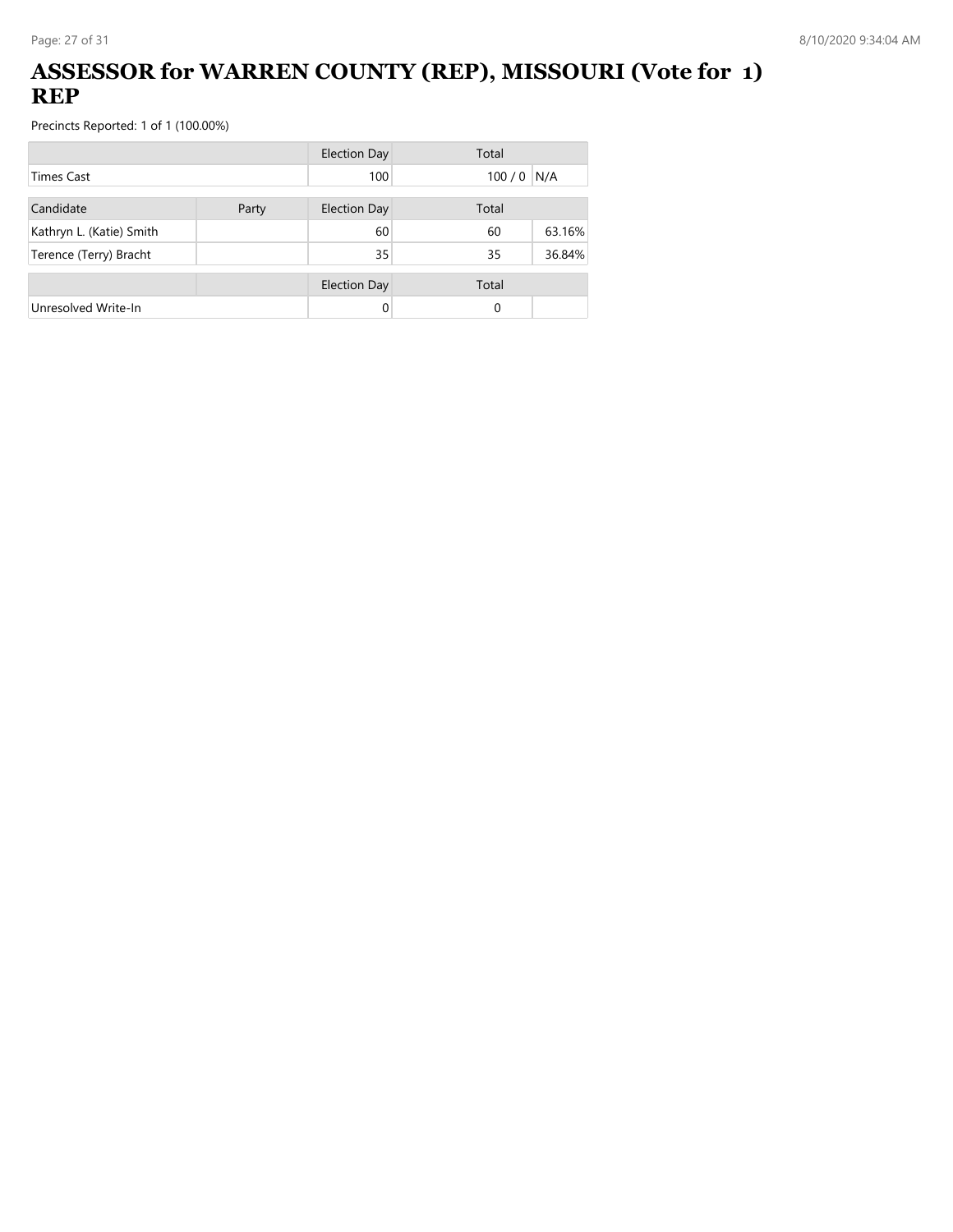#### **PUBLIC ADMINISTRATOR for WARREN COUNTY (REP), MISSOURI (Vote for 1) REP**

|                         |       | Election Day        | Total       |         |
|-------------------------|-------|---------------------|-------------|---------|
| <b>Times Cast</b>       |       | 100                 | $100/0$ N/A |         |
|                         |       |                     |             |         |
| Candidate               | Party | <b>Election Day</b> | Total       |         |
| Melissa (Missy) Dempsey |       | 79                  | 79          | 100.00% |
|                         |       |                     |             |         |
|                         |       | <b>Election Day</b> | Total       |         |
| Unresolved Write-In     |       |                     | 0           |         |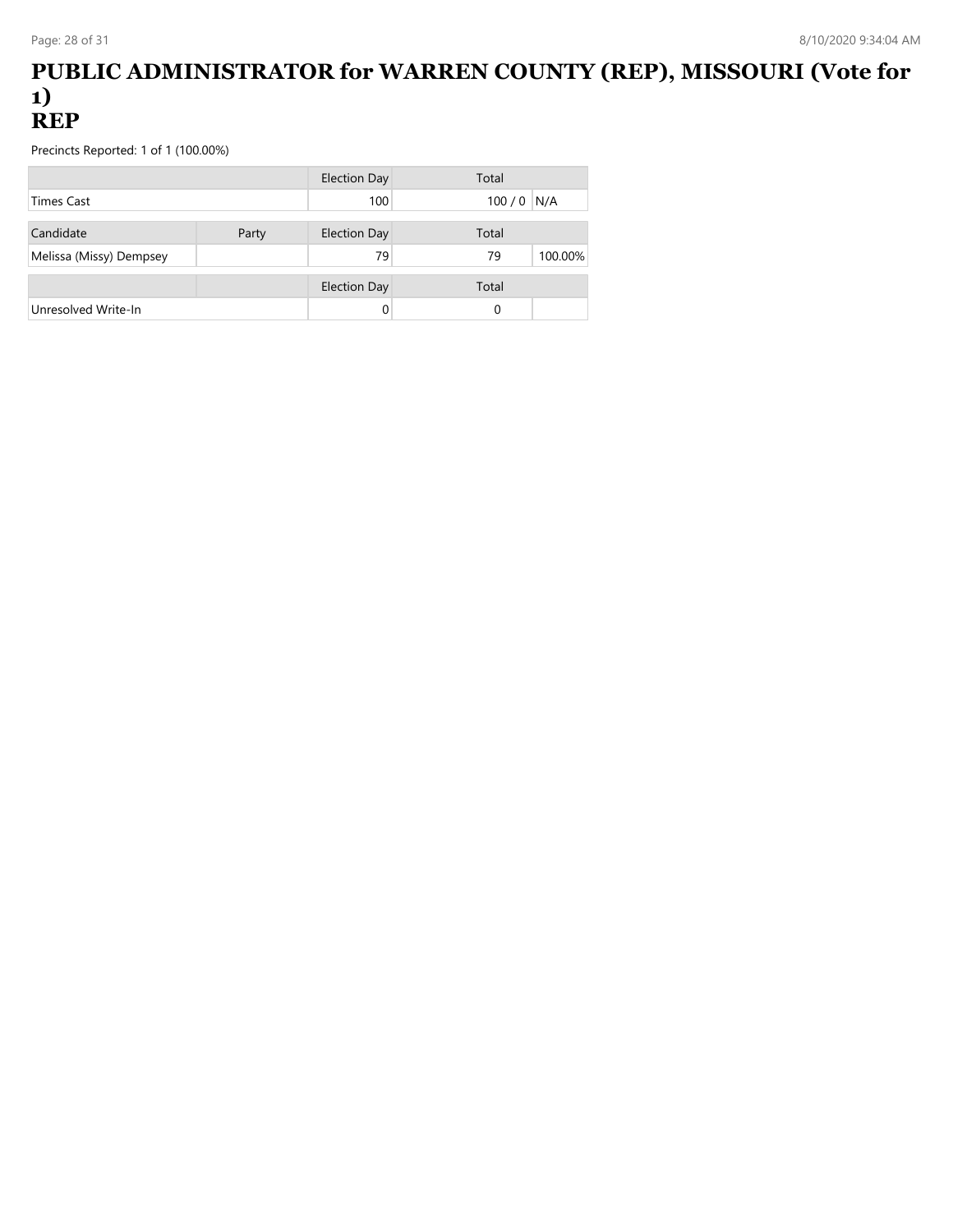## **CORONER for WARREN COUNTY (REP), MISSOURI (Vote for 1) REP**

|                     |       | <b>Election Day</b> | Total         |
|---------------------|-------|---------------------|---------------|
| Times Cast          |       | 100                 | $100/0$ N/A   |
| Candidate           | Party | <b>Election Day</b> | Total         |
| Mark W. O'Neill     |       | 79                  | 100.00%<br>79 |
|                     |       | <b>Election Day</b> | Total         |
| Unresolved Write-In |       | 0                   | 0             |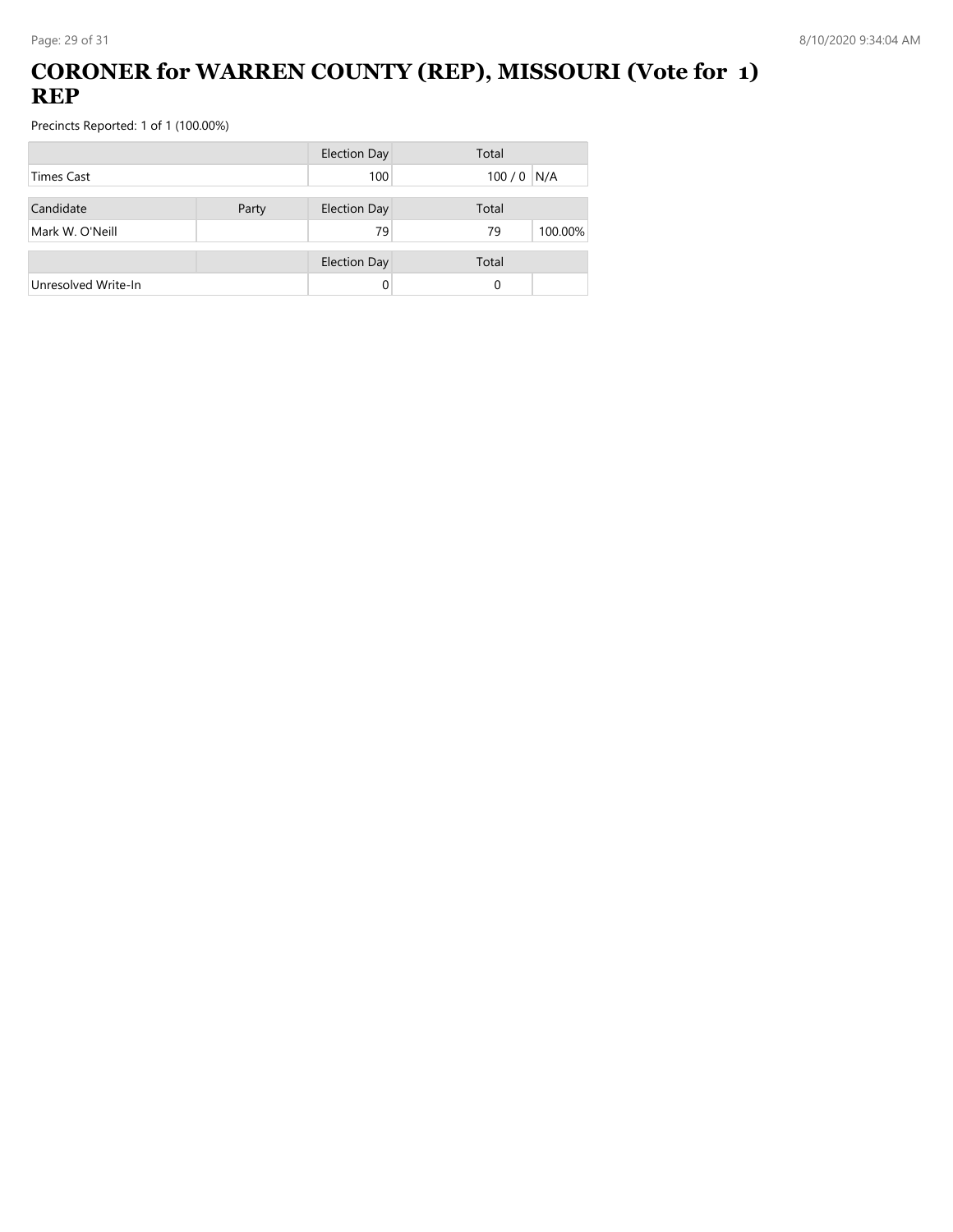## **SURVEYOR for WARREN COUNTY (REP), MISSOURI (Vote for 1) REP**

|                     |       | <b>Election Day</b> | Total         |
|---------------------|-------|---------------------|---------------|
| <b>Times Cast</b>   |       | 100                 | $100/0$ N/A   |
| Candidate           | Party | <b>Election Day</b> | Total         |
| Robert L. Lewis     |       | 81                  | 100.00%<br>81 |
|                     |       | <b>Election Day</b> | Total         |
| Unresolved Write-In |       |                     | 0             |